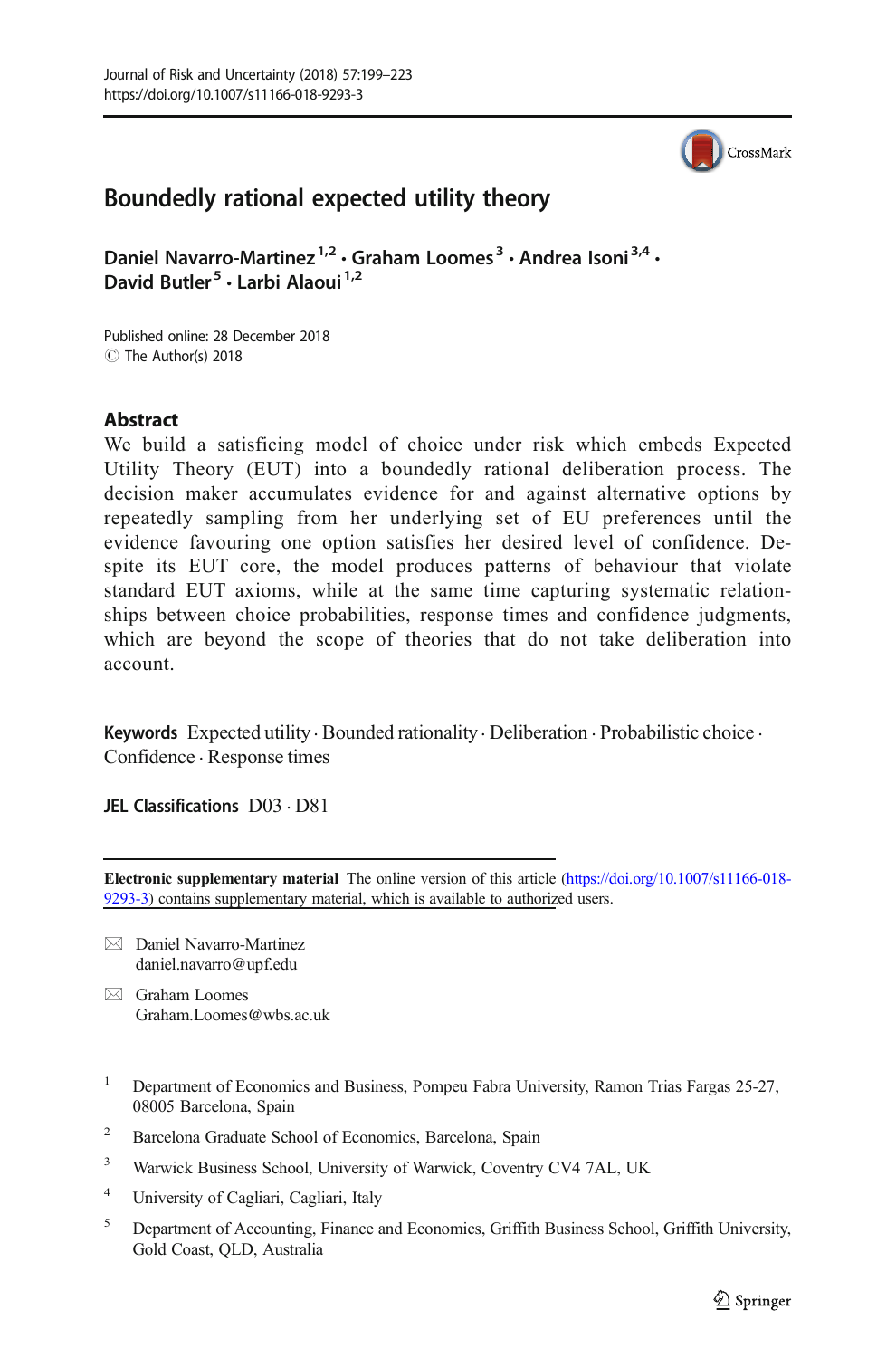## 1 Introduction

Economics is often said to be the study of the allocation of scarce resources, of how human beings decide to combine their time and skills with physical resources to produce, distribute and consume. However, economic models may sometimes ignore the fact that arriving at decisions is itself an economic activity and that the hardware and software involved—that is, the human brain and its mental processes—are themselves subject to constraints. Herbert Simon emphasised this point in his [1978](#page-23-0) Richard T. Ely lecture, in which he discussed the implications of attention being a scarce resource.<sup>1</sup> In a world where there are many (often complex) choices to be made, spending time on any one decision entails an opportunity cost in terms of the potential fruits of other decisions that might have been considered instead. Being unable to devote unlimited time and attention to every decision they encounter, humans generally have to *satisfice* rather than optimise.

Simon bemoaned the lack of interest among economists in the processes that individuals use when deciding how to allocate their scarce mental resources, and he advocated "building a theory of procedural rationality to complement existing theories of substantive rationality". He suggested that "some elements of such a theory can be borrowed from the neighboring disciplines of operations research, artificial intelligence, and cognitive psychology", but noted that "an enormous job remains to be done to extend this work and to apply it to specifically economic problems" (Simon [1978,](#page-23-0) pp.14–15).

Although there have been some developments along these lines (e.g., Gilboa and Schmeidler [1995](#page-22-0); Rubinstein [1988;](#page-23-0) Gigerenzer and Selten [2001](#page-22-0)), the decades that followed Simon's lecture saw the mainstream modelling of individual decision making—especially with respect to choice under risk and uncertainty—take a different direction. Stimulated by experimental data that appeared to violate basic axioms of rational choice, a number of models appeared at the end of the 1970s and in the early 1980s that sought to provide behavioural alternatives to standard Expected Utility Theory (EUT)—see Starmer ([2000](#page-23-0)) for a review. Typically, these were deterministic models that relaxed a particular axiom and/or incorporated various additional features—e.g., reference points, loss aversion, probability weighting, regret, disappointment—to try to account for certain regularities in observed decisions. While such models provided more elaborate descriptive theories of choice, little or no consideration was given to the mental constraints referred to by Simon. His invocation to build boundedly rational procedural models largely fell by the wayside in the field of risky decision making.

Thus we now have an impressive array of alternative deterministic models, each of which can claim to accommodate some (but not all) of the observed departures from EUT. However, these models have no intrinsic explanation for

 $1$  This was the year in which Simon was awarded the Nobel Prize in economic sciences "for his pioneering research into the decision-making process within economic organizations" (www.nobelprize.org/nobel [prizes/economic-sciences/laureates/1978/simon-bio.html\)](http://www.nobelprize.org/nobel_prizes/economic-sciences/laureates/1978/simon-bio.html), and this lecture drew on ideas he had been developing since the 1950s.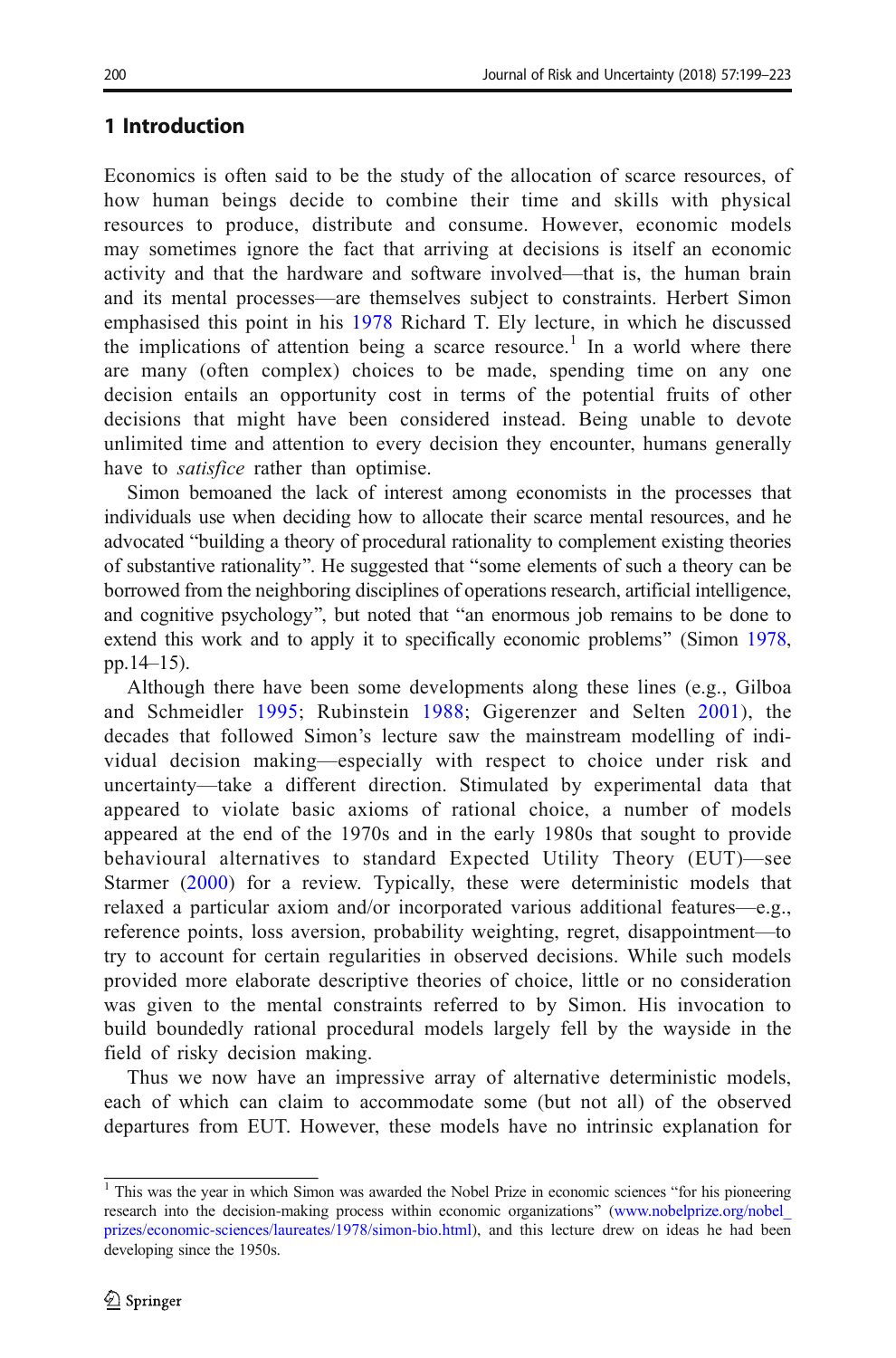at least three other pervasive empirical regularities in the data, which may arise from features of the decision-making process: first, the probabilistic nature of most people's decisions<sup>2</sup>; second, the systematic variability in the time it takes an individual to respond to different decision tasks of comparable complexity<sup>3</sup>; and third, the degree of confidence decision makers (DMs) express about their decisions<sup>4</sup>

In this paper, we propose to explore the direction Simon advocated and investigate the potential for applying a boundedly rational deliberative process to the 'industry standard' model of decision making under risk and uncertainty, EUT. We start by identifying in general terms what is required of a procedural model of preferential choice. We then consider how the various components of such a model might be specified in ways that are in keeping with conventional economic assumptions while at the same time allowing for scarcity of time and attention. The resulting model—which we call Boundedly Rational Expected Utility Theory (BREUT)—generates a number of implications, not just about choice probabilities, but also about process measures such as response times and confidence in the decisions made.

One striking result is that, despite being based upon EU preferences, the model produces some choice patterns that deviate from EUT in line with several well-known decision-making phenomena. This highlights the influence of the processes that lead from the 'core' assumptions about preferences to observable choices. At the same time, there are other choice patterns that are not accommodated by BREUT. So we are not proposing BREUT as a descriptive model that can account for all known empirical regularities; nor is it intended to provide a literal representation of the way the mind actually operates. Rather, this paper may be understood as a 'proof of concept' exercise, which demonstrates the implications of embedding a deterministic core in a simple boundedly rational apparatus to generate decisions. As we shall explain in due course, our broad modelling strategy has the potential to be extended to many non-EU core theories, some of which may accommodate more or other known regularities.

In the next section, we present our instantiation of BREUT, focusing upon the kind of binary choices between lotteries with monetary outcomes that have been the staple diet of many decision-making experiments. In Section [3,](#page-9-0) we demonstrate how BREUT provides a parsimonious account of the systematic relationship between choice probabilities, decision time and confidence. We show that the model entails respect for first order stochastic dominance and weak stochastic transitivity, but allows patterns of choice that violate strong

<sup>&</sup>lt;sup>2</sup> When participants are presented with exactly the same decision task displayed in exactly the same way on two or more separate occasions within the same experiment, they often give different responses on different occasions. See Mosteller and Nogee ([1951](#page-23-0)) for an early example; Luce and Suppes [\(1965\)](#page-23-0) for a review of the early theoretical literature; and Rieskamp et al. [\(2006\)](#page-23-0), Bardsley et al. [\(2010,](#page-21-0) Chapter 7), and Baucells and

Villasís ([2010](#page-21-0)) for more recent discussions.<br><sup>3</sup> See, for example, Tyebjee [\(1979\)](#page-24-0), Birnbaum and Jou [\(1990\)](#page-22-0), Busemeyer and Townsend [\(1993\)](#page-22-0), Wilcox ([1993\)](#page-24-0), Moffatt [\(2005\)](#page-23-0), Rubinstein [\(2007,](#page-23-0) [2013\)](#page-23-0), Spiliopoulos and Ortmann [\(2016](#page-23-0)), Achtziger and Alós-

Ferrer [\(2014\)](#page-21-0).<br><sup>4</sup> See, for example, Butler and Loomes ([1988](#page-22-0)), Sieck and Yates [\(1997\)](#page-23-0), Pleskac and Busemeyer [\(2010\)](#page-23-0).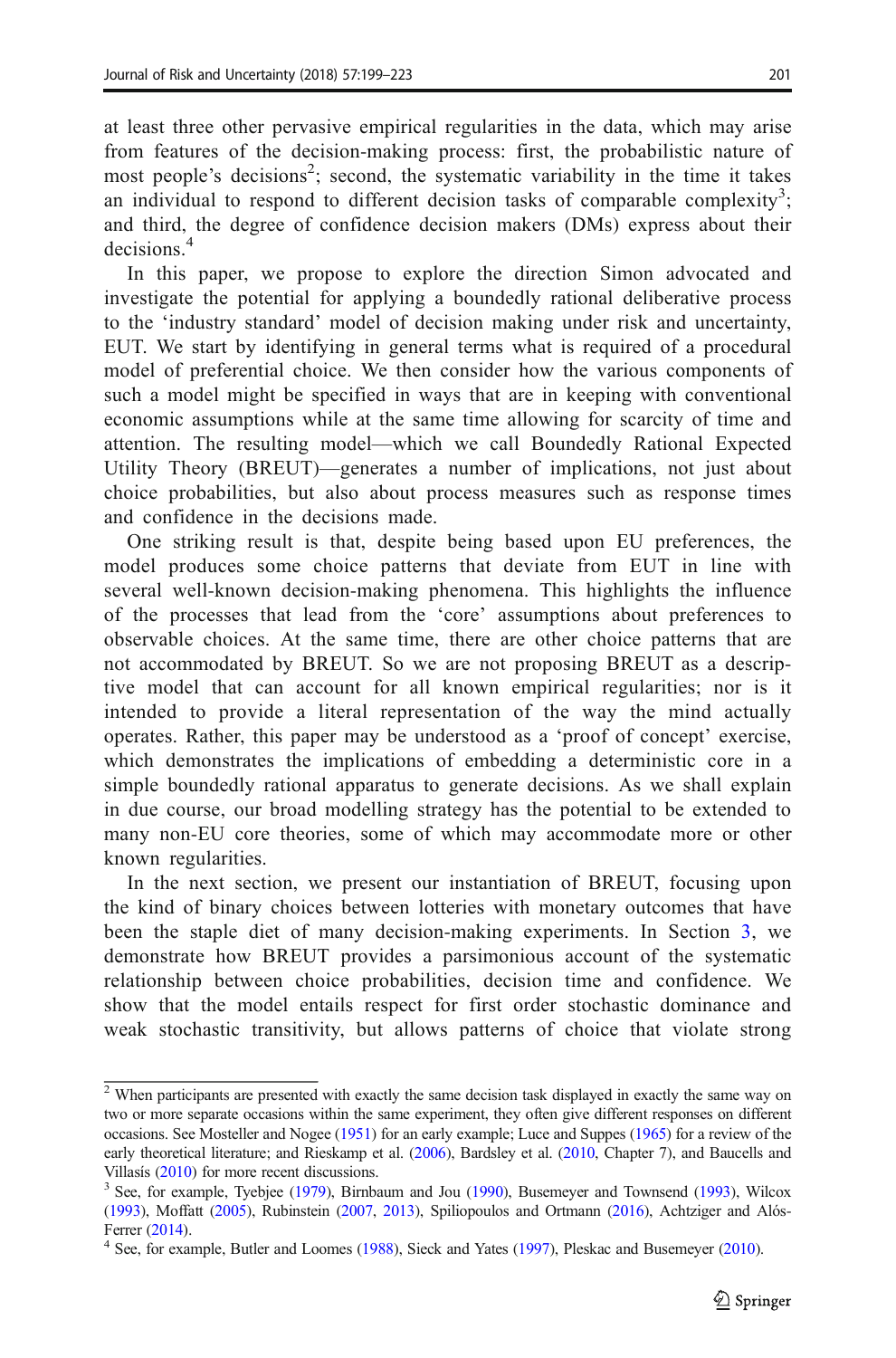stochastic transitivity, independence and (to some extent) betweenness. In the final section, we consider the relationship between our model and others in the psychology and economics literature. We discuss some limitations of the model in its current form, together with what we see as the most promising directions for extending this approach. Some theorems and their proofs can be found in the online appendix.

## 2 The model

Bounded rationality has often been characterised in terms of the difficulties DMs may encounter when they are faced with complex problems or environments involving information that is hard to obtain and compute. However, we suggest that bounded rationality may play a role even for relatively simple decisions. Even when there are just two options, the DM will need to identify and evaluate the arguments pulling in opposing directions. Because the DM cannot dwell on a decision indefinitely, she will need some mechanism to decide when to terminate her deliberation and move to a different task. It is the process underlying the allocation of time and attention between different decisions that we regard as fundamental to the characterisation of bounded rationality.

Behavioural scientists have invested substantial effort in developing various approaches for modelling decision-making processes: see, for example, elimination by aspects (Tversky [1972](#page-24-0)); the adaptive decision maker framework (Payne et al. [1993](#page-23-0)); the priority heuristic (Brandstätter et al. [2006\)](#page-22-0); and query theory (Johnson et al. [2007\)](#page-22-0), to name only a few. An influential stream of literature has developed an accumulator or sequential-sampling framework (for reviews, see Ratcliff and Smith [2004](#page-23-0); Otter et al. [2008](#page-23-0)). Most such accumulator models have been developed in the context of perceptual tasks (e.g., judging the relative numbers of dots in different areas of a screen or the relative lengths of lines). The application of these models to preferential choice has been less common, although Busemeyer and Townsend's ([1993](#page-22-0)) Decision Field Theory (DFT) and its extensions constitute a notable exception. BREUT draws on this accumulator framework, and we will discuss its relationship with DFT in more detail in Section [4](#page-18-0).

The general idea behind such models is that a DM starts without a decisive preference for any one of the available options and therefore has to acquire evidence to discriminate between them. In the case of preferential choice, this evidence comes from introspecting about the relative (subjective) desirability of the possible consequences and the weights to be attached to each of them. As evidence is accumulated, it is as if the DM continually re-assesses the relative strengths of the arguments for each option, a process that continues as long as no single option is favoured sufficiently strongly over the other(s). However, once the judged relative advantage of one option crosses some threshold, deliberation is terminated and the option favoured by the accumulated evidence is chosen. The DM can then allocate her scarce attention to something else.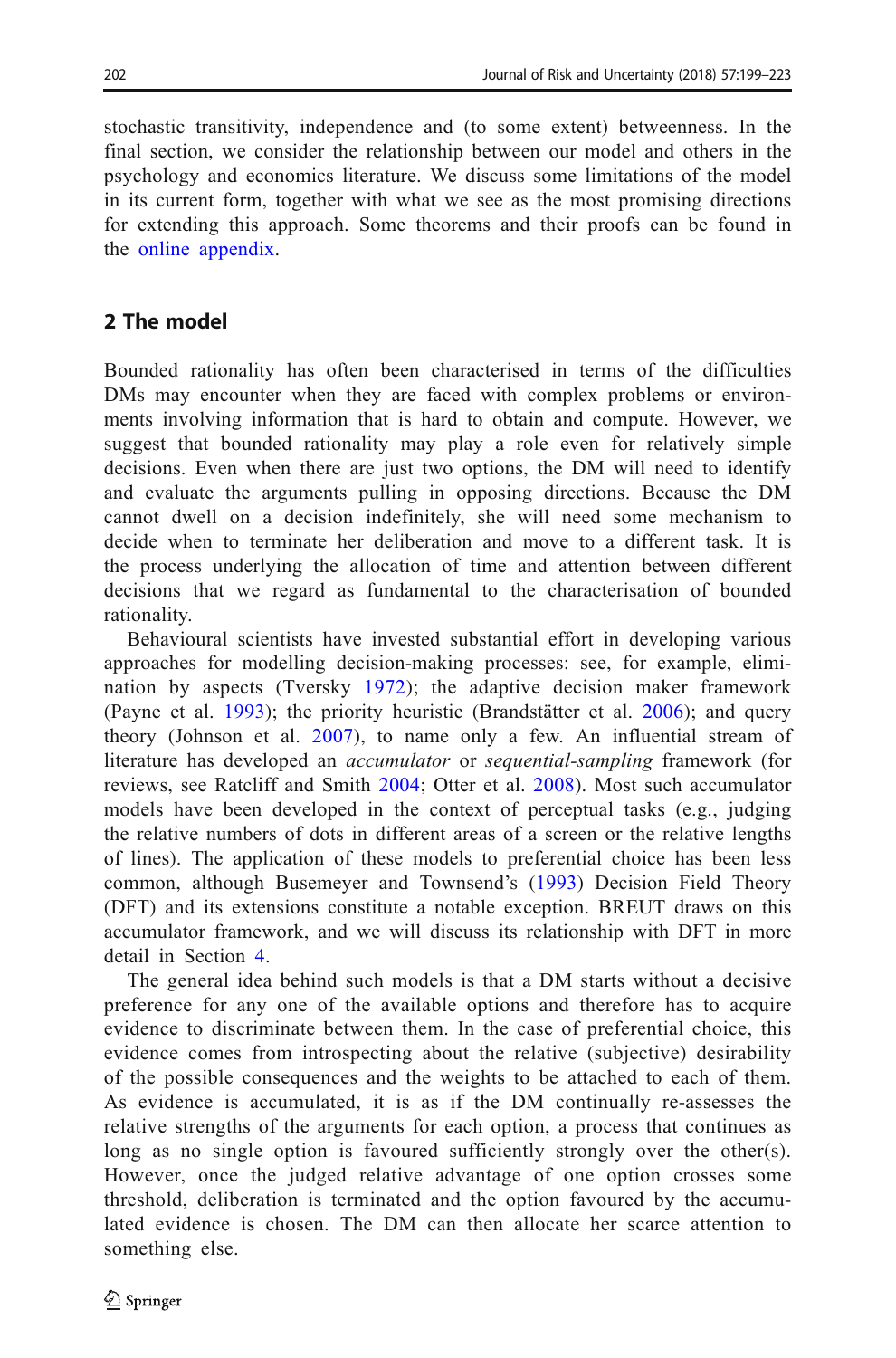Such models typically consist of three components:

- (i) some representation of the sources of evidence from which samples are drawn—in this context, the underlying stock of subjective values or judgments;
- (ii) some account of the way the sampled evidence is accumulated;
- (iii) a stopping rule which terminates the accumulation process and triggers a decision.

In the next three subsections, we explain how BREUT models these three components. In each case, we try to make the simplest possible assumptions.

#### 2.1 The structure of underlying subjective values

We will be concerned with choices between pairs of lotteries of the form  $L = (x_1, p_1; x_2,$  $p_2$ ; …;  $x_n$ ,  $p_n$ ), where consequence  $x_i$  occurs with probability  $p_i$ ,  $\sum_{i=1}^n p_i = 1$ . In deterministic EUT, DMs are assumed to choose the lottery for which  $\sum_{i=1}^{n} p_i u(x_i)$  is higher, where  $u(.)$  is a von Neumann-Morgenstern (vNM) utility function.

Let us start with the following seemingly simple decision. A DM is asked to choose between lottery A, which (omitting any currency symbol) offers the certainty of 30, and lottery B, which offers a 0.8 chance of 40 and a 0.2 chance of 0. Using standard EUT notation, with  $\succeq$  denoting weak preference, the decision can be written as:

$$
A \geq B \Longleftrightarrow u(30) \geq 0.8 \ u(40) + 0.2 \ u(0). \tag{1}
$$

Deterministic EUT supposes that it is as if each DM acts according to a single utility function that gives an exact answer to this question (and gives the same answer every time that this question is presented to her). But cognitive psychology and neuroscience suggest that there is no unique and instantly accessible subjective value function—see, for example, Busemeyer and Townsend [\(1993\)](#page-22-0), Gold and Shadlen [\(2007\)](#page-22-0), Stewart et al. [\(2006,](#page-23-0) [2015](#page-23-0)). Rather, a typical DM will have many experiences and impressions of what 30 and 40 represent in subjective terms, and it may not be immediately obvious exactly where the subjective value of 30 is located in the range between the subjective values of 0 and 40, nor precisely how the differences, weighted by the probabilities, balance out. So arriving at a decision may involve deliberating about the balance of evidence obtained by sampling from those experiences and impressions.

Since we are investigating the effects of embedding EUT in a boundedly rational deliberation process, we represent the underlying stock, or *core*, of past experiences and impressions by a distribution of vNM utility functions,  $u(.)$ , normalised so that  $u(0) = 0$ .

The idea that an individual's underlying preferences might be represented by a distribution of vNM functions was suggested by Becker et al. ([1963a](#page-21-0)) when they proposed their "random utility model for wagers", which has since come to be known as the random preference (RP) model. The key difference between the RP model and ours is that Becker et al. supposed that DMs only sampled once for each decision, applying a single randomly-picked  $u(.)$  to both options, whereas we assume that deliberation involves sampling multiple times, as we now describe.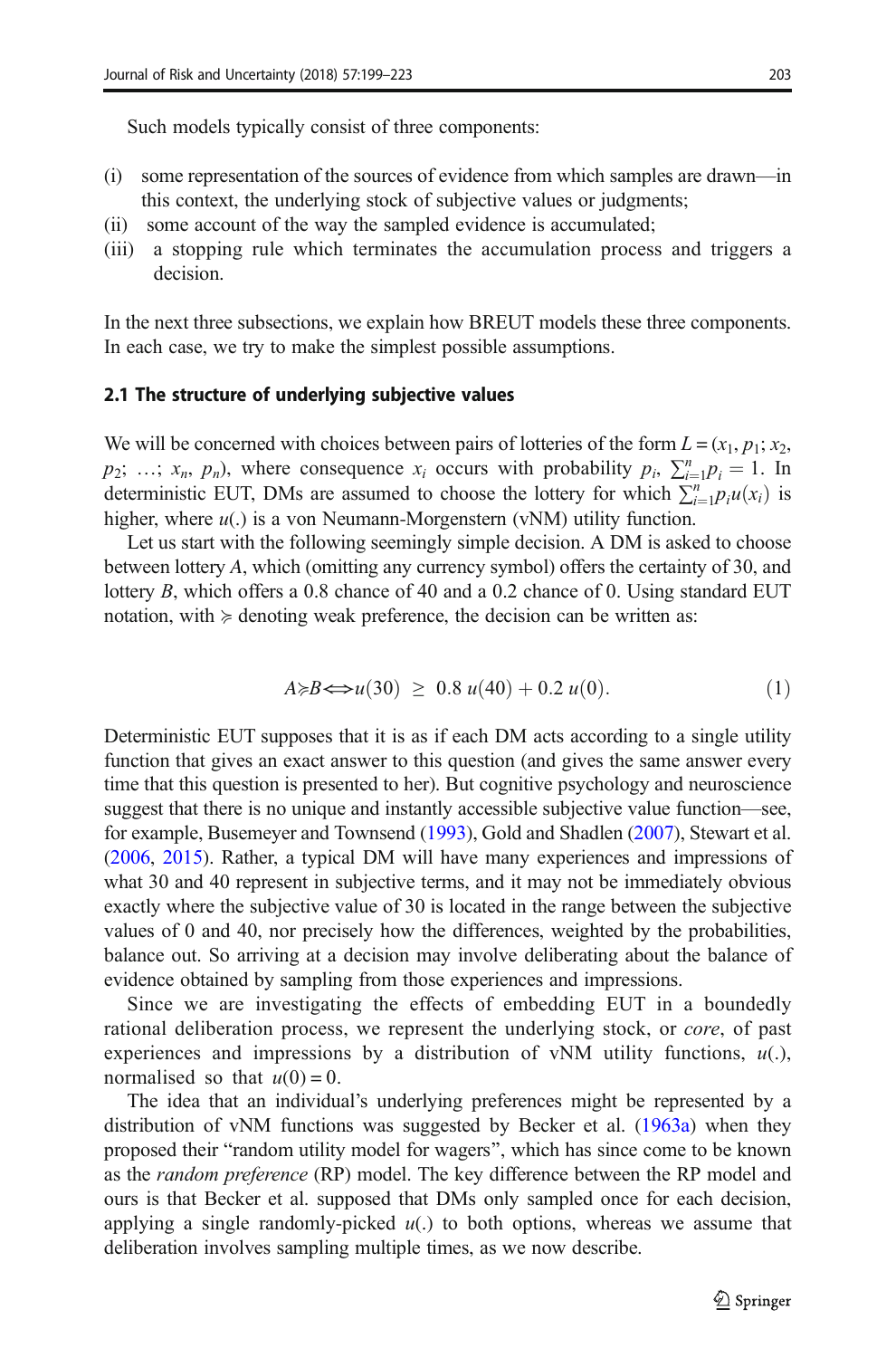#### <span id="page-5-0"></span>2.2 Modelling the sampling and accumulation of evidence

Adapting the general framework of accumulator models to the specific context of binary choice between lotteries, BREUT models each sample as an independent random draw of a utility function from the core distribution of  $u(.)$ , which is then applied to both of the lotteries under consideration. Using probabilities as weights, as EUT entails, this yields a subjective value difference which we denote by  $V(A, B)$ , and which takes some positive value when a  $u(.)$  is drawn that strictly favours A, takes a value of zero when the two options are exactly balanced, and takes a negative value when the sampled  $u(.)$  strictly favours B. We can represent this difference as a difference between the monetary certainty equivalents (*CEs*) of the two options. Formally, for any  $u(.)$  sampled,

$$
V(A,B) = CEA-CEB = u-1(EUA)-u-1(EUB).
$$
\n(2)

We use differences in CEs rather than in utilities because CEs are measures that can be legitimately compared and aggregated across utility functions. It is well known in economics that comparisons of utilities (or their aggregation) across different utility functions are theoretically questionable and lead to problematic results (e.g., Hammond [1993;](#page-22-0) Binmore [2009](#page-22-0)). For this reason, we put  $V(A, B)$  in a 'common metric' that can be legitimately aggregated. The use of CEs is a straightforward way of achieving that and has a number of precedents in the literature (e.g., Luce [1992](#page-23-0); Luce et al. [1993;](#page-23-0) Cerreia-Vioglio et al. [2015\)](#page-22-0).

For each sampled  $u(.)$ , the CE difference provides a signal not only about which option is better, but also about how much better it is. Repeated sampling (with replacement) produces a series of independently and identically distributed realisations of  $V(A, B)$ , which are accumulated by progressively updating their mean and sample standard deviation, denoted respectively by  $V(A, B)$  and  $s_{V(A, B)}$ .

Let  $E[V(A, B)]$  denote the mean of the distribution of CE differences for the pair of lotteries  ${A, B}$  implied by the individual's underlying population of  $u(.)$ . If the individual takes a sample of size  $k$  from this distribution, that sample will have a mean which we denote by  $V_k(A, B)$ . Taking sufficiently many samples of size k will result in some distribution for  $\overline{V_k(A, B)}$ . As k becomes larger, the distribution of  $\overline{V_k(A, B)}$  will be increasingly similar to a normal distribution with a variance inversely related to  $k$ . If the individual were to deliberate indefinitely—that is, if  $k$  were allowed to tend towards infinity—the variance of the distribution of  $\overline{V_k(A, B)}$  would tend towards zero and the whole distribution would collapse towards  $E[V(A, B)]$ . This straightforward implication of the central limit theorem will be particularly useful to shed light on the operation of our model in the following sections. In essence, if an individual had unlimited time to devote to any one decision, that would constitute a *limiting case* in which she would always arrive at the same judgment about the sign and size of  $V(A, B)$ , as given by  $E[V(A, B)]$ , with no variability. From this perspective, deterministic models may be regarded as the limiting cases in the absence of scarce time and attention. However, since unlimited deliberation is impractical, the individual will need to decide when the accumulated evidence is sufficient to make a decision. That is the role of the stopping rule.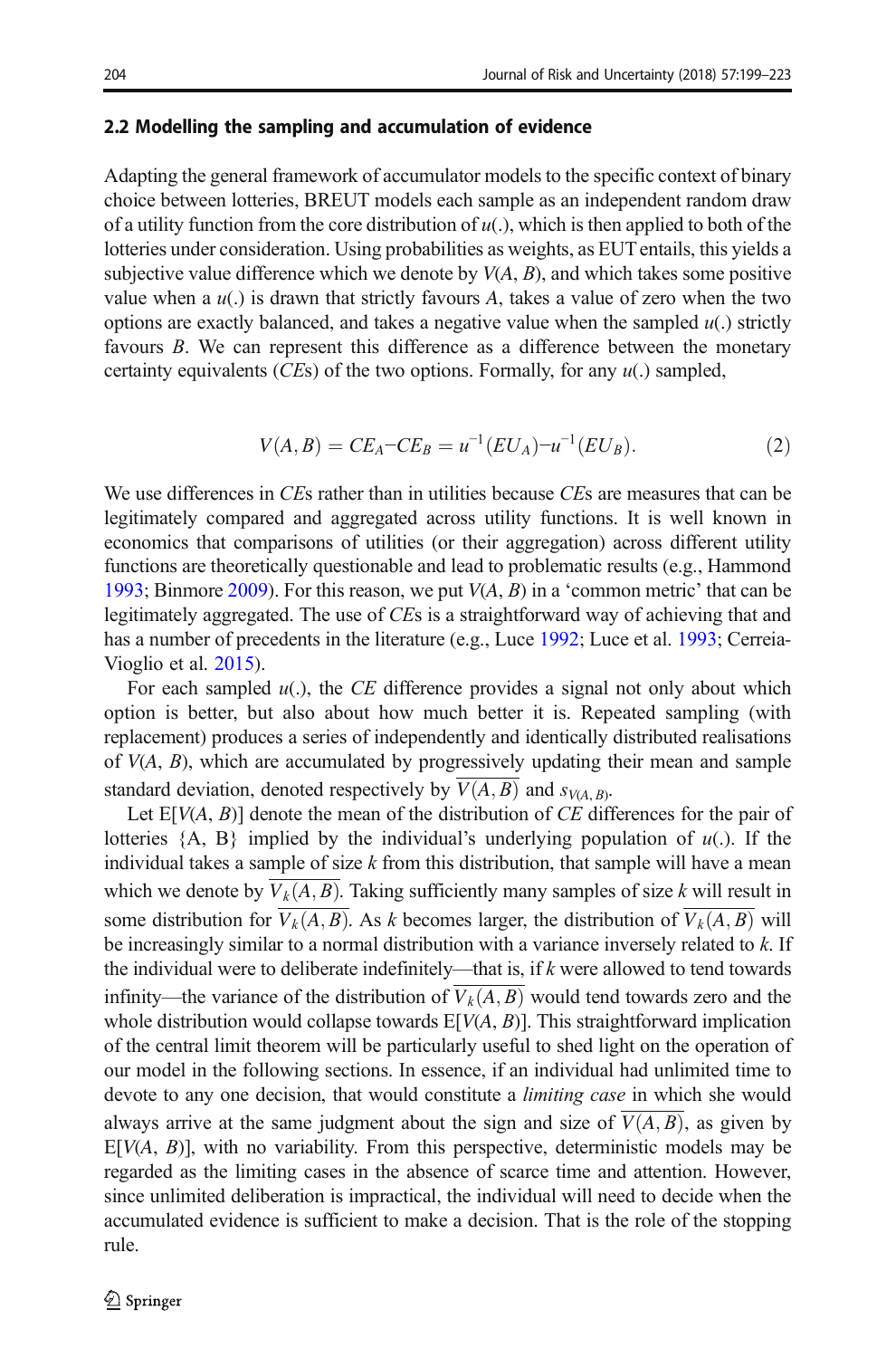#### <span id="page-6-0"></span>2.3 Modelling the stopping rule

Unlike other accumulator models in which the process of evidence accumulation terminates when an arbitrary threshold is reached, we propose an approach which sets thresholds that are responsive both to the evolving pattern of the evidence as it accumulates and to the DM's wish to limit the time spent deliberating about any particular decision. The key to our stopping rule is the DM's desired level of confidence: the DM deliberates until she concludes that the accumulated evidence gives her sufficient confidence to make a choice. In BREUT, confidence is represented as the probability that the DM picks the option that she would choose after unlimited deliberation—i.e., the option implied by the sign of  $E[V(A, B)]$ .

We suggest that the notion of an individual attempting to achieve a personal desired level of confidence is a simple and intuitive way of building a satisficing model, and also one for which there is some empirical support (see Hausmann and Läge [2008](#page-22-0)). In contrast with the optimal stopping tradition (see, e.g., Stigler [1961;](#page-24-0) Shiryaev [1978\)](#page-23-0), this approach does not require us to assume that the individual has detailed knowledge about the opportunity cost of additional sampling in terms of forgone benefits from potential future activities.

We denote the DM's desired level of confidence as *Conf*. Because deliberation is costly in terms of the opportunity costs associated with each extra draw, we allow the DM to progressively reduce *Conf* as the amount of sampling increases. The idea here is that the longer she spends trying to discriminate between options, the more likely she is to conclude that there is not much between them, so that she has less to fear from choosing the wrong option. Specifically, we assume that the desired level of confidence after  $k$  draws is given by:

$$
Conf = \max[0.5, 1 - d(k-1)],
$$
\n(3)

where  $k \ge 2$  and where d (with  $0 < d \le 0.5$ ) is a parameter that captures the rate at which the DM reduces her Conf as k increases, subject to the constraint that  $Conf \geq 0.5$ .

d may vary from one individual to another, reflecting different tastes for the trade-off between more input into the current decision and turning attention to something else. A person with a very low  $d$  is someone who wants to be very confident in her decisions, and therefore is willing to invest more time deliberating. The limiting case is when  $d \rightarrow$ 0, in which the individual wants to be absolutely sure of making the right decision and deliberates indefinitely. On the other hand, someone with a high value of  $d$  is ready to make decisions with less confidence and spends relatively less time deliberating. Thus when  $d$  has the maximum value of 0.5, the DM makes her decision after just two samples, choosing the option favoured by the mean of the two sampled *CE* differences. Modelling  $d$  as a personal characteristic provides a degree of within-person consistency with just one parameter, while allowing for heterogeneity between people. It would be possible to construct a more complicated function for Conf, but the linear form in Expression 3 is sufficient for our 'proof of concept' purposes.

We then model the DM's decision about whether or not she should terminate her deliberation after any given sample as if she were applying a sequential t-test. Other ways of modelling the stopping rule are possible, but a sequential statistical test meshes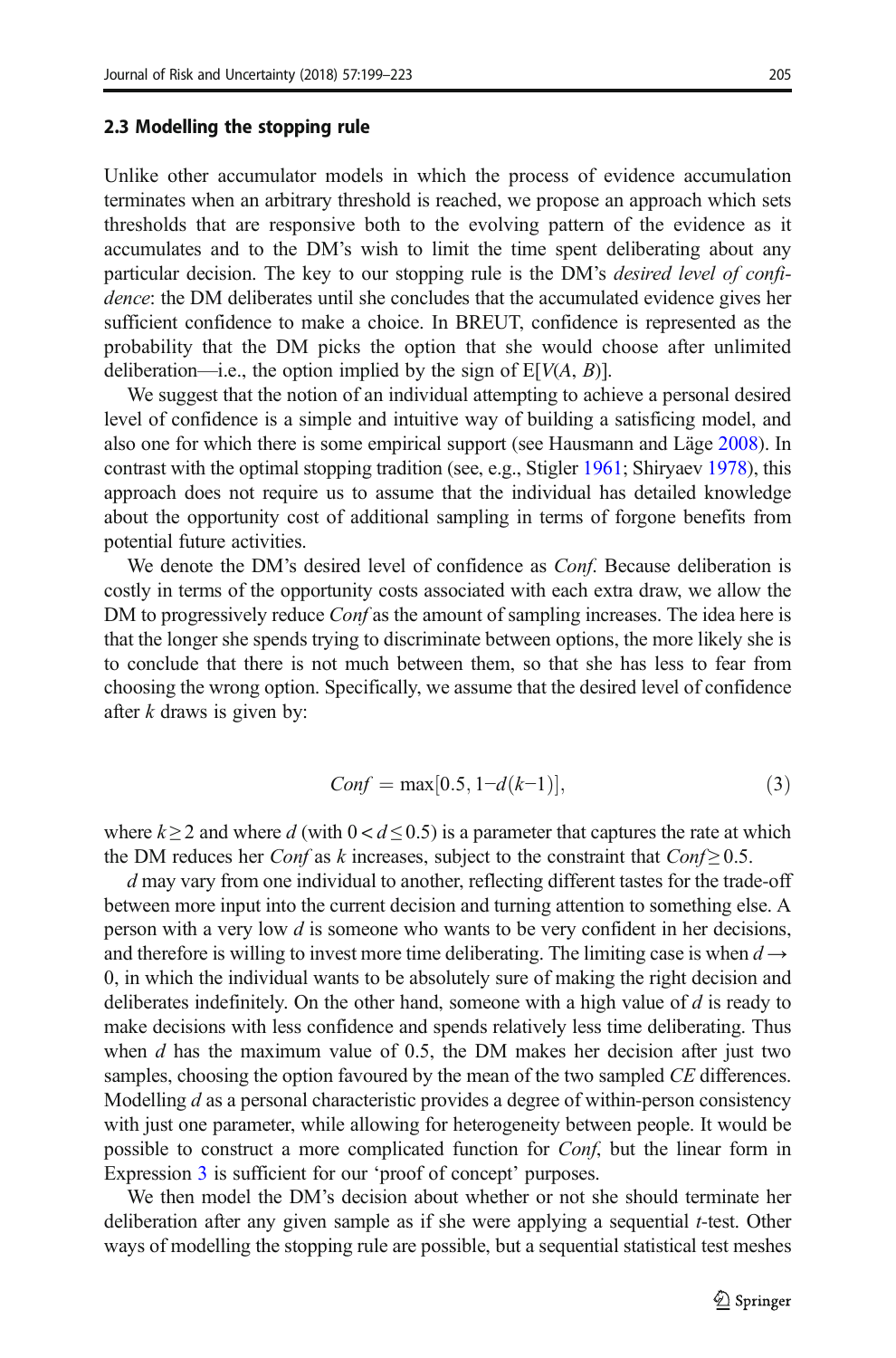<span id="page-7-0"></span>well with the idea of achieving some personal level of confidence. What we try to capture is the idea that when the choice is initially presented—i.e., before any deliberation has occurred—it is as if the DM starts with the null hypothesis that there is no significant difference between the subjective values of the two options. However, as the evidence accumulates, it is as if she continually updates  $V(A, B)$  and  $S_{V(A, B)}$  and combines them to form a test statistic  $T_k$ :

$$
T_k = \frac{\overline{V(A,B)}}{s_{V(A,B)}/\sqrt{k}}.\tag{4}
$$

This statistic is then used to determine whether the null hypothesis of zero difference can be rejected at the level of  $Conf$  corresponding to k. This occurs if the following condition is met:

$$
F_{k-1}[\text{abs}(T_k)] \geq Conf,
$$
\n(5)

where  $F_{k-1}[\cdot]$  is the c.d.f. of the *t*-distribution with  $k-1$  degrees of freedom. If the weak inequality in Expression 5 is not satisfied, the DM is assumed to continue sampling and to progressively reduce *Conf* until the hypothesis of zero difference between the options is rejected in favour of one of the alternatives—at which point, she chooses whichever option is favoured by the evidence according to the sign of  $V(A, B)$ . The value of k when sampling stops and a choice is made is denoted by  $k^*$ , the level of confidence at that point is Conf\* and the value of the test statistic at that point is  $T_{k^*}$ .

#### 2.4 Behavioural variables generated by BREUT

Because of its procedural nature, BREUT gives a richer description of decision making than process-free models, as captured by the following three variables: choice probabilities, confidence and response times. We now consider each of these in more detail.

#### 2.4.1 Choice probabilities

In BREUT, the probability of choosing A over B, denoted by  $Pr(A \ge B)$ , is the probability that the null hypothesis is rejected with a positive  $T_{k^*}$ . The complementary probability that B is chosen is the probability that the null hypothesis is rejected with a negative  $T_{k^*}$ .

In the classic RP model, it is as if an individual samples just once per decision and chooses on the basis of the single  $u(.)$  sampled on that occasion. In that one-shot model, the probability of choosing A over B is given by the proportion of utility functions that favour A over B in the underlying core distribution. We denote this probability by Pr  $Core(A \geq B)$ . However, BREUT supposes that an individual samples more than once, so that the effective  $Pr(A \geq B)$  will typically be different from Pr Core(A $\geq B$ ). As noted in Section [2.2,](#page-5-0) the central limit theorem implies that the variance of the distribution of  $V_k(A, B)$  decreases and the whole distribution gets more concentrated around  $E[V(A, B)]$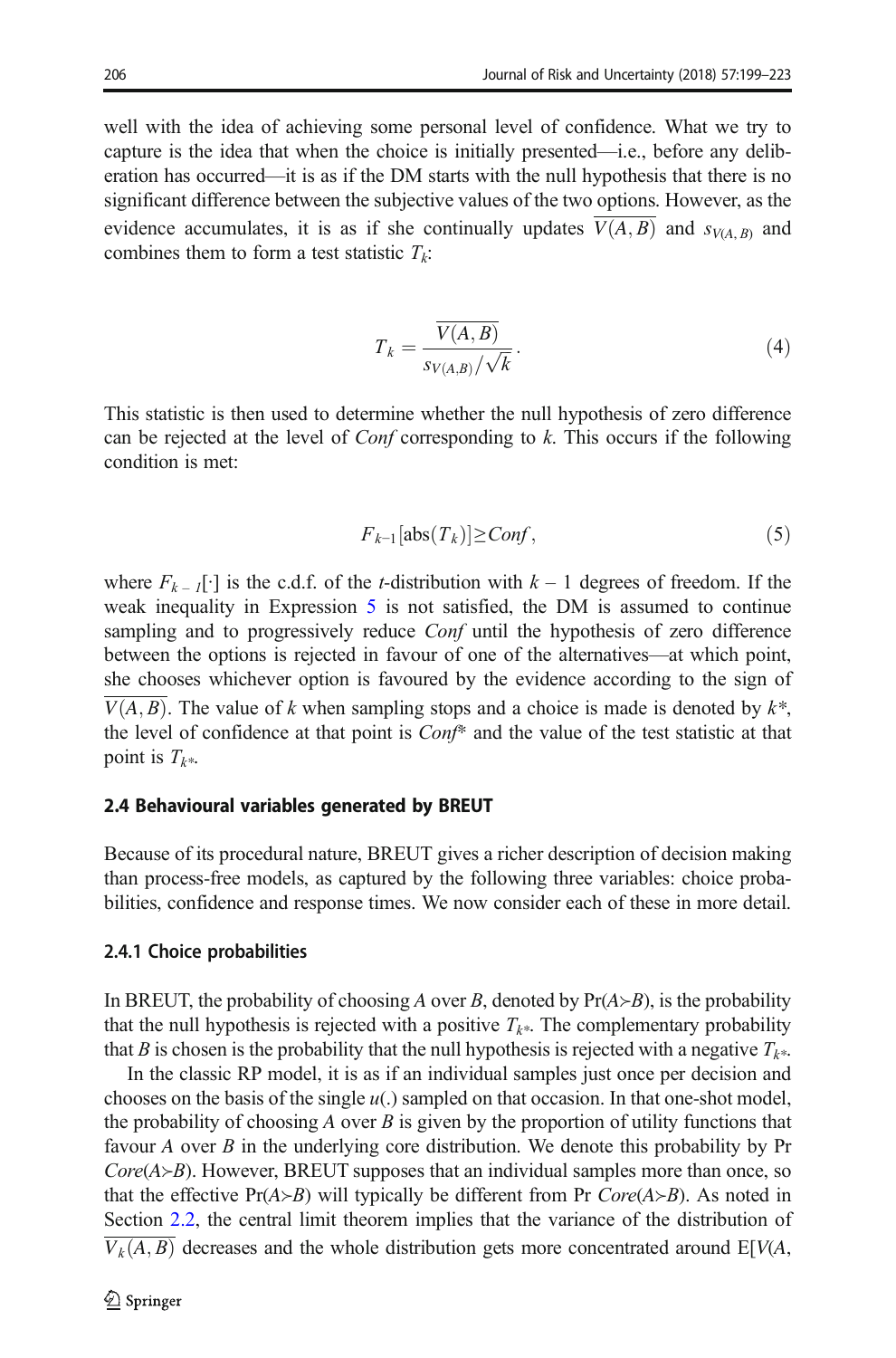<span id="page-8-0"></span> $B$ ] as k becomes larger. As a consequence, as k increases, the DM becomes increasingly likely to choose the option favoured by the sign of  $E[V(A, B)]$ . In the limit, the probability of choosing A over B as k tends towards infinity, denoted by Pr  $Lim(A \rightarrow B)$ , is either 0 (if  $E[V(A, B)]$  is negative) or 1 (if  $E[V(A, B)]$  is positive). This means that:

$$
0 = \Pr \text{Lim}(A \succ B) \le \Pr(A \succ B) \le \Pr \text{Core}(A \succ B) \quad \text{if } E[V(A, B)] < 0
$$
\n
$$
\Pr \text{Core}(A \succ B) \le \Pr(A \succ B) \le \Pr \text{Lim}(A \succ B) = 1 \quad \text{if } E[V(A, B)] > 0. \tag{6}
$$

That is,  $Pr(A \ge B)$  always lies between the core probability in the one-shot RP model and the limiting probability (0 or 1) implied by the sign of the mean of the distribution of CE differences.

Expression 6 has some important implications. First, if one of the lotteries is never favoured by the individual's core utility functions (i.e., Pr  $Core(A \gt B)$  is either 0 or 1), then there will be no amount of sampling for which that lottery will be chosen with positive probability (i.e., it will always be the case that  $Pr(A \ge B) = Pr$   $Core(A \ge B) = Pr$  $Lim(A \rightarrow B)$ ). Since dominated lotteries are never chosen in EUT, this entails that BREUT satisfies first-order stochastic dominance. Second, since (other things being equal) lower values of d imply larger values of  $k^*$ , Pr(A $\geq B$ ) will tend towards Pr Lim(A $\geq B$ ) as d decreases: in other words, with more deliberation, choice probabilities become more extreme. Third, if Pr  $Lim(A \rightarrow B)$  and Pr  $Core(A \rightarrow B)$  are on different sides of 0.5 for some core, then BREUT allows for one lottery to be the modal choice even though the majority of the DM's core utility functions favour the other lottery (see Section [3.3](#page-12-0) and Theorems 1 and 3 in the online appendix).

## 2.4.2 Confidence

In BREUT, the degree of confidence in a decision,  $Conf^*$ , is the level of Conf used in the test that rejects the null hypothesis and triggers a choice in favour of one of the alternatives after  $k^*$  samples.

While a substantial literature has investigated and modelled confidence judgments in decision tasks that have a correct answer (see Pleskac and Busemeyer [2010](#page-23-0), and references therein), there are only a few isolated exceptions of studies investigating confidence judgments in preferential choice (e.g., Butler and Loomes [1988](#page-22-0); Sieck and Yates [1997\)](#page-23-0). Whereas response times and choice probabilities are directly observable, confidence is a latent variable that is typically elicited by asking people about it, which can be done in a variety of ways (e.g., Koriat et al. [1980;](#page-23-0) Koehler [1991;](#page-23-0) Griffin and Tversky [1992](#page-22-0)). To the best of our knowledge, there are no other decision models that explicitly address confidence in preferential decisions, although confidence is clearly regarded as an important factor in various areas of economics (e.g., Acemoglu and Scott [1994](#page-21-0); Ludvigson  $2004$ ; Dominitz and Manski  $2004$ ; Barsky and Sims  $2012$ ).<sup>5</sup>

 $5$  There have been papers discussing the relationship between response time and strength of preference (e.g., Birnbaum and Jou [1990\)](#page-22-0). However, confidence is conceptually different from strength of preference, although the two may be highly correlated in some cases.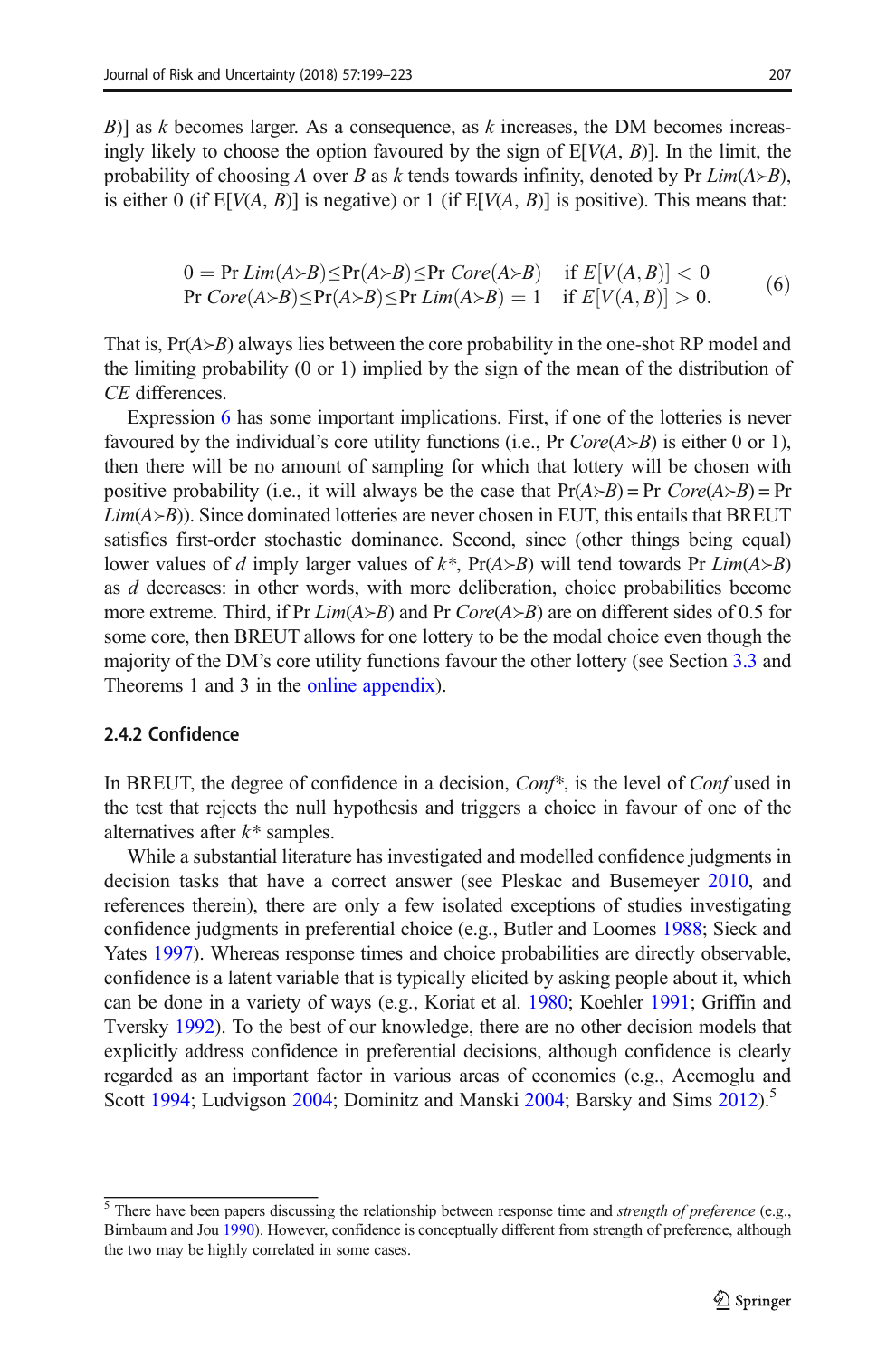### <span id="page-9-0"></span>2.4.3 Response time

Since deliberation is modelled through sequential sampling, BREUT can make predictions about the length of time that it takes to make a decision—the *response time*  $(RT)$ . It is reasonable to assume that  $RT$  is an increasing function of the number of samples.  $k^*$ , required to reject the null hypothesis. In addition, RT can also be expected to be positively related to the complexity of the decision problem. As there is no generally agreed index of complexity for such choices, for the purposes of this paper we make the simple assumption that complexity is reflected by the total number of consequences  $(NC)$  appearing in any pair.<sup>6</sup> This is a straightforward way of capturing the intuition that, if there are more items to consider, each deliberation step will take longer. So we propose the following basic specification for RT:

$$
RT = k^* \cdot NC. \tag{7}
$$

Since  $k^*$  is a stochastic variable, RT is also stochastic, implying that the DM is liable to take different amounts of time to reach a decision for the same pair of alternatives on different occasions. Given Expression [3](#page-6-0) and the definition of  $k^*$ , it follows that  $RT = [(1 Conf^*/d + 1$  | NC. That is, RT and Conf<sup>\*</sup> are inversely related. Also, we assume that RT only depends on the other parameters of the model and is not directly affected by any other contextual features. In practice, the magnitude of response times is likely to be affected by other factors, such as the particular ways in which the alternatives are displayed, the time needed to scan the stimuli, the respondent's familiarity with the nature and format of the task, her degree of fatigue and so on. More elaborate expressions could be constructed to allow for such considerations, including a scaling factor that maps  $RTs$  to real time if the model is to be fitted to data, but Expression 7 is adequate for our immediate purposes.

## 3 Exploring the predictions of BREUT

To explore the predictions of BREUT as a function of its parameters, we conducted simulations in which the utility functions are assumed to be drawn from a fixed population of power functions of the following form (some theorems for the limiting case of  $d \rightarrow 0$  can be found in the online appendix):

$$
U(x) = x^{1-r},\tag{8}
$$

with  $r < 1$ . r is a random variable that varies from trial to trial, is independently and identically distributed, and can produce risk seeking  $(r < 1)$ , risk neutrality  $(r = 0)$  and risk aversion  $(0 < r < 1)$ .<sup>7</sup>

 $6$  If the same consequence appears in both alternatives, it is counted twice in NC. If it appears twice in the same alternative, it is counted once.

 $7$  We also conducted a variety of simulations using an underlying distribution of CARA utility functions of the form  $U(x) = (1 - e^{-rx})/r$ , and also simulations restricting all functions to be concave, the results of which are available from the authors upon request.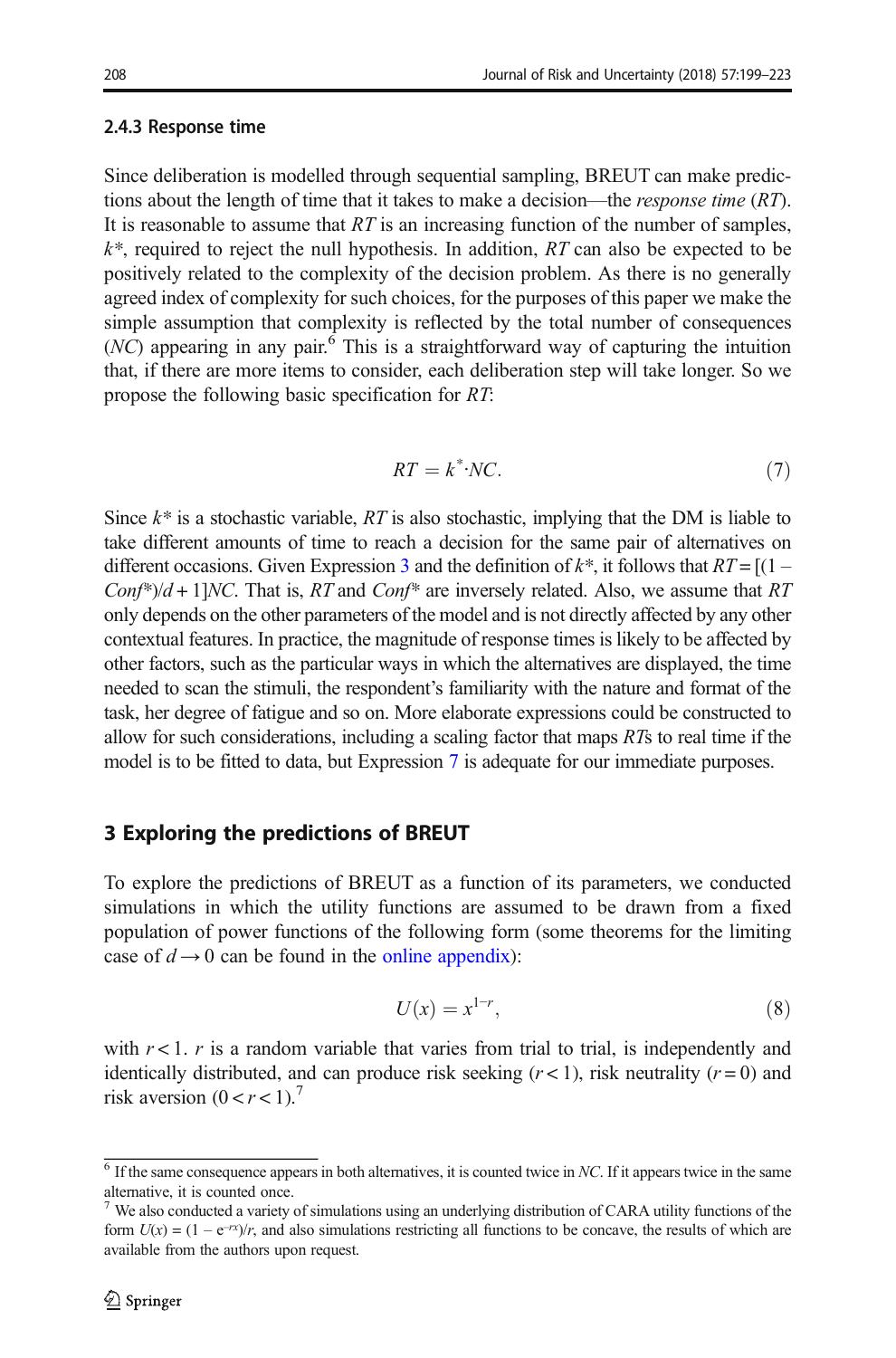We assume that each time the DM samples from her core preferences, it is as if an  $r$  is extracted from a transformed beta distribution of risk attitude parameters, such that:

$$
r \sim \text{Beta}(3,3) \cdot \beta + \left(\alpha - \frac{\beta}{2}\right). \tag{9}
$$

This means that her r values are drawn from a symmetric and bell-shaped distribution with mean  $\alpha$  and range  $\beta$ , which is bounded below and above at  $\alpha - \beta/2$  and  $\alpha + \beta/2$ respectively. If  $\beta = 0$ , the specification reduces to deterministic EUT with  $r = \alpha$ .

Using this core structure, we implement the model by making independent random draws of values of r, each of which entails a CE difference between the two lotteries under consideration, and we accumulate those differences according to Expression [4](#page-7-0) until the condition in Expression [5](#page-7-0) is met. We simulate this process 20,000 times (unless otherwise stated) for each binary choice to generate choice probabilities, mean RTs and average Conf<sup>\*</sup>.<sup>8</sup>

In the rest of the section, we examine how the model behaves in three respects. First, we show the results of comparing a fixed lottery to a monotonic sequence of sure alternatives when we hold the parameters of the model constant. Second, we explore how changes in each of  $\alpha$ ,  $\beta$  and d affect BREUT's predictions when we hold the alternatives constant. Third, we use more specific sets of decision problems to illustrate how BREUT behaves in scenarios involving stochastic dominance, transitivity, independence, and betweenness.

#### 3.1 Fixed lottery vs. variable sure amounts

Table [1](#page-11-0) shows how choice probabilities, confidence and response times vary in choices between a fixed lottery and a series of sure amounts of money when we set the parameters at  $\alpha = 0.35$ ,  $\beta = 1.0$  and  $d = 0.1$ . The fixed lottery B (shown in the heading of the table) offers a payoff of 40 with probability 0.8 and zero with probability 0.2, represented as  $(40, 0.8; 0, 0.2)$ . The sure amounts A (shown in the first column) increase from 20 to 32 in steps of 2.

As should be expected, increasing the value of A raises the proportion of utility functions favouring A over B, so that Pr  $Core(A \gt B)$  rises from 0.04 (when A is 20) to 0.97 (when A is 32). For the values of A from 20 to 26 inclusive, the mean of the core distribution of CE differences is negative, as shown in the  $E[V(A, B)]$  column, so that Pr  $Lim(A \rightarrow B) = 0$ .<sup>9</sup> In these cases, repeated sampling moves Pr(A $\rightarrow B$ ) away from Pr Core(A≻B) towards 0, as entailed by Expression [6.](#page-8-0) Even when 26% of  $u(.)$  favour A, as in the fourth row where  $A = 26$ , repeated sampling results in A being picked on only 13% of occasions.

However, when A increases to 28,  $E[V(A, B)]$  becomes positive, so that Pr  $Lim(A \geq B) = 1$  for this and all higher values of A. This means that for the remaining

 $8$  All simulations and calculations were implemented using R. The code is available from the authors on request.

 $9$  E[V(A, B)] has been calculated in all cases as the mean of 100,000 simulated CE differences.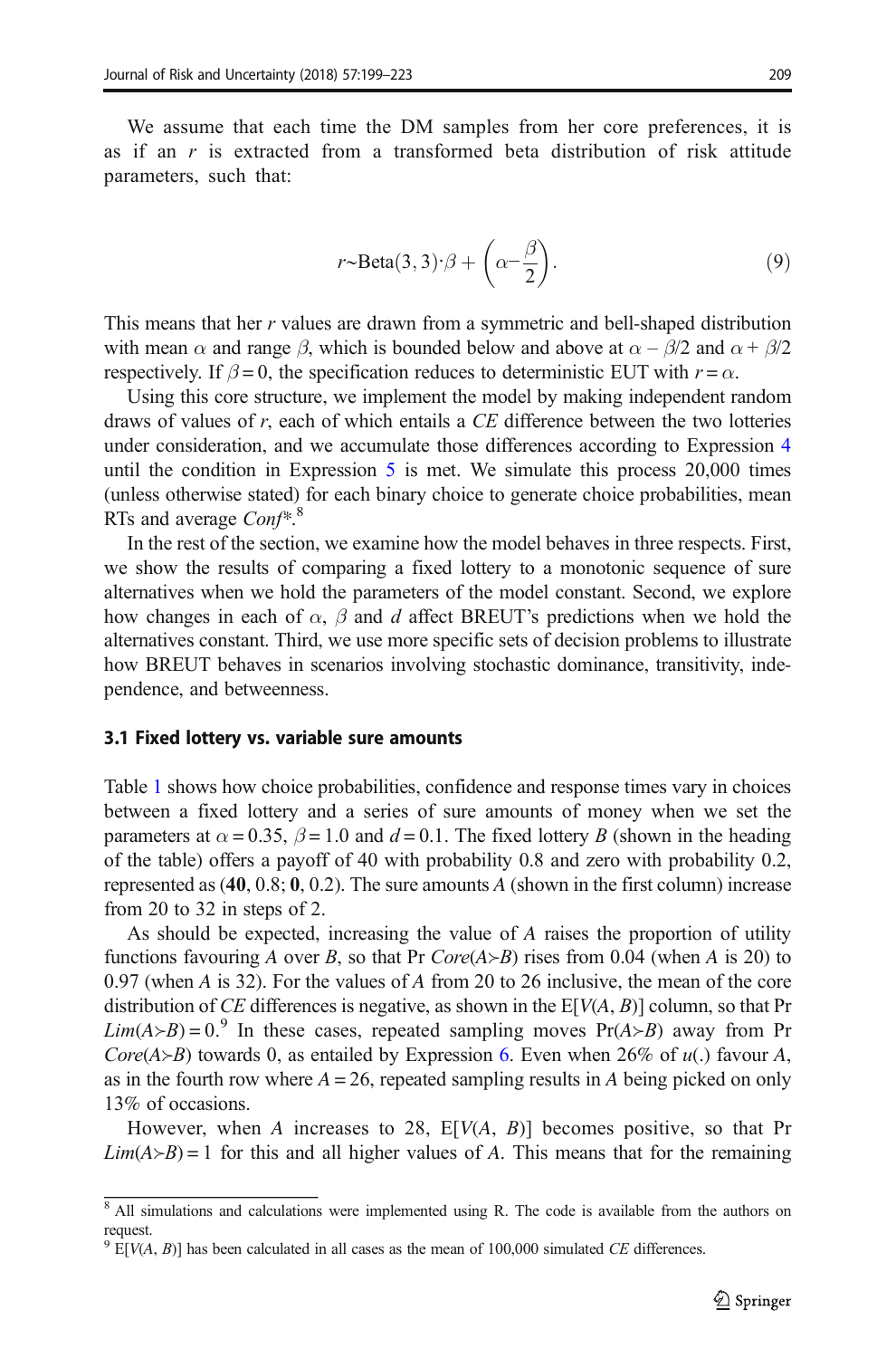| A       | Pr Core $(A \rightarrow B)$ | E[V(A, B)] | $Pr(A \geq B)$ | RT    | $Conf^*$ |
|---------|-----------------------------|------------|----------------|-------|----------|
| (20, 1) | 0.04                        | $-7.58$    | 0.00           | 7.02  | 0.87     |
| (22, 1) | 0.08                        | $-5.60$    | 0.00           | 7.56  | 0.85     |
| (24, 1) | 0.15                        | $-3.60$    | 0.02           | 8.46  | 0.82     |
| (26, 1) | 0.26                        | $-1.58$    | 0.13           | 9.90  | 0.77     |
| (28, 1) | 0.45                        | 0.42       | 0.50           | 10.99 | 0.73     |
| (30, 1) | 0.73                        | 2.41       | 0.92           | 9.63  | 0.78     |
| (32, 1) | 0.97                        | 4.41       | 1.00           | 7.83  | 0.84     |
|         |                             |            |                |       |          |

<span id="page-11-0"></span>**Table 1** Choice between a fixed lottery  $B = (40, 0.8; 0, 0.2)$  and increasing sure amounts of money A ( $\alpha =$ 0.35,  $\beta = 1.0$ ,  $d = 0.1$ )

rows in the table, repeated sampling moves  $Pr(A \ge B)$  above Pr Core(A $\ge B$ ). As a consequence, even though just 45% of  $u(.)$  favour A when  $A = 28$ , A is chosen more often—in this example, in slightly more than 50% of the simulation runs, resulting in  $Pr(A \geq B)$  and Pr Core(A $\geq B$ ) being on different sides of 0.5. When A = 30 and is favoured by 73% of  $u(.)$ , the deliberative process results in A being chosen in 92% of runs.

The next two columns show the average RT and the average levels of  $Conf^*$ . In the rows towards the top and bottom of the table, where one or the other option is strongly favoured,  $RTs$  are shorter and  $Conf^*$  is higher. In the middle rows, where the two options are more finely balanced, more sampling is required to reject the null hypothesis of zero difference, so that RTs become longer and  $Conf^*$  decreases. This pattern in the RTs is in line with existing empirical evidence for choices between lotteries (see, e.g., Mosteller and Nogee [1951](#page-23-0); Jamieson and Petrusic [1977;](#page-22-0) Petrusic and Jamieson [1978](#page-23-0); Moffatt  $2005$ ).<sup>10</sup> The confidence pattern is in line with the evidence found in perceptual tasks (see Pleskac and Busemeyer [2010](#page-23-0), for a review of this literature).

#### 3.2 Changing the free parameters of the model

We illustrate the effect of changing  $\alpha$ ,  $\beta$  and d, in turn, by simulating choices for the pair  $\{A, B\}$ , with  $A = (30, 1)$  and  $B = (40, 0.8; 0, 0.2)$ .

Table [2](#page-12-0) shows that when  $\alpha$  (the mean value of r) is progressively increased so that the DM becomes more risk averse overall,  $Pr(A \ge B)$  and Pr Core(A $\ge B$ ) both increase monotonically, with Pr(A≻B) tending to be more extreme than Pr  $Core(A \succ B)$ , as implied by Expression [6](#page-8-0). RTs tend to increase for more finely balanced decisions, while the *Conf<sup>\*</sup>* values show the opposite pattern.

Table [3](#page-12-0) shows that, as  $\beta$  is increased (widening the range of r), more sampling is required to trigger a decision, which results in longer RTs and lower confidence.

 $\frac{10}{10}$  The overall distribution of RTs tends to be positively skewed. This is often observed in experiments (e.g., Ratcliff and Smith [2004\)](#page-23-0), even though this evidence typically comes from tasks in which there is a correct answer, as opposed to preferential choice.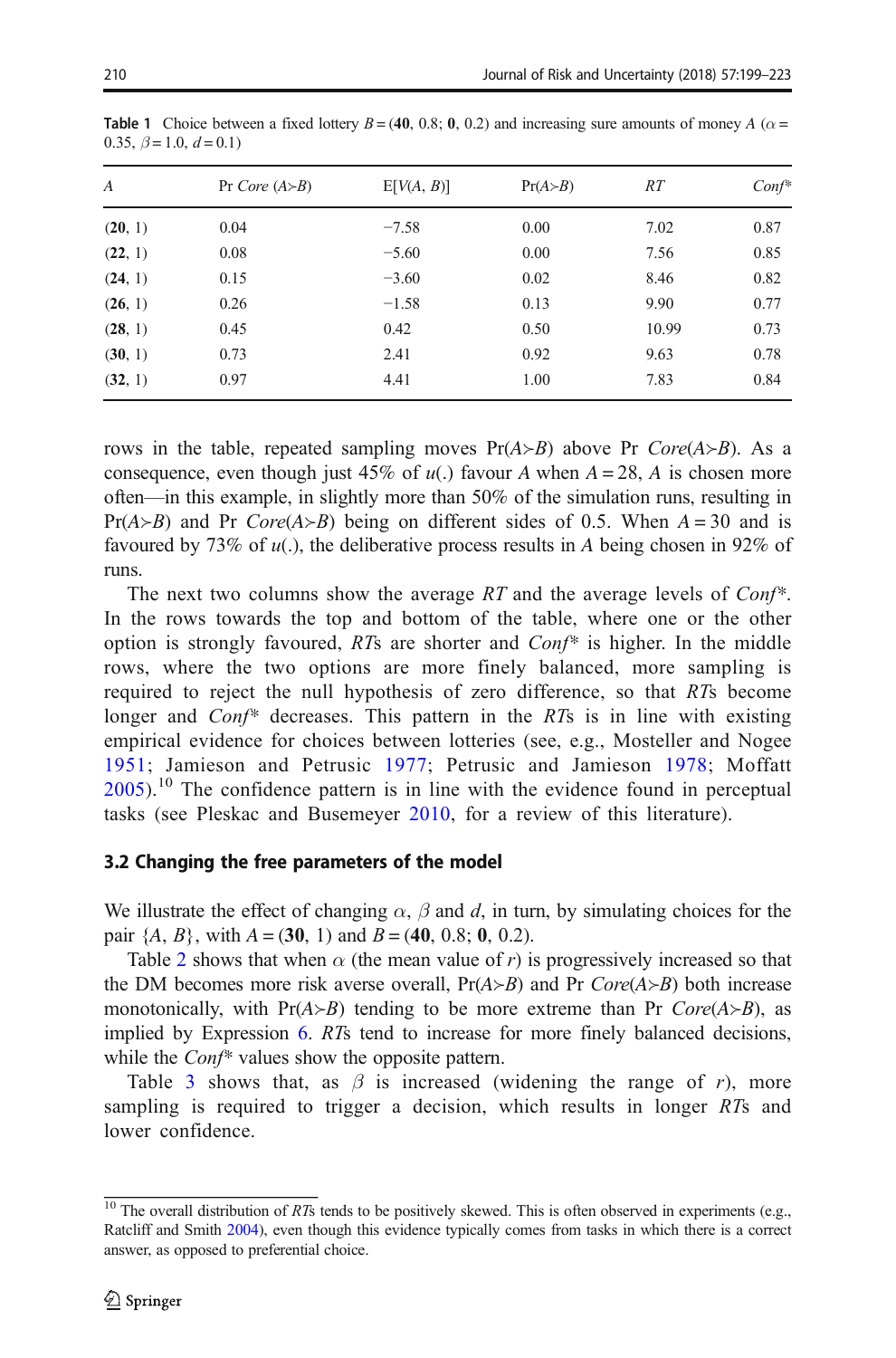| $\alpha$ | Pr Core $(A \rightarrow B)$ | E[V(A, B)] | $Pr(A \geq B)$ | RT    | $Conf^*$ |
|----------|-----------------------------|------------|----------------|-------|----------|
| 0.05     | 0.20                        | $-1.36$    | 0.05           | 9.12  | 0.80     |
| 0.10     | 0.28                        | $-0.87$    | 0.13           | 10.01 | 0.77     |
| 0.15     | 0.36                        | $-0.39$    | 0.28           | 10.73 | 0.74     |
| 0.20     | 0.45                        | 0.19       | 0.49           | 11.01 | 0.73     |
| 0.25     | 0.55                        | 0.84       | 0.68           | 10.84 | 0.74     |
| 0.30     | 0.64                        | 1.57       | 0.83           | 10.32 | 0.76     |
| 0.35     | 0.73                        | 2.41       | 0.92           | 9.65  | 0.78     |
| 0.40     | 0.80                        | 3.39       | 0.97           | 9.01  | 0.80     |
|          |                             |            |                |       |          |

<span id="page-12-0"></span>**Table 2** Changing the median risk aversion parameter  $\alpha$  ( $\beta$  = 1.0,  $d$  = 0.1)

 $A = (30, 1)$ 

 $B = (40, 0.8; 0, 0.2)$ 

Table [4](#page-13-0) shows the effect of decreasing d. When  $d = 0.5$  (so that  $k^* = 2$ ), Pr(A≻B) goes from the Pr  $Core(A \rightarrow B)$  level of 0.64 to 0.75 (note that since E[V(A, B)] > 0, Pr  $Lim(A \geq B) = 1$  in this case). At the other extreme, when  $d = 0.01$ , Pr(A $\geq B$ ) is much closer to the limiting probability of 1. Lower values of  $d$  mean that the DM is less willing to reduce her desired level of confidence, which entails increasing the average amount of sampling and the average RTs. So in the third row, where  $d = 0.3$ , average RTs are 7.01, reflecting the fact that with  $NC = 3$ , the average  $k^*$  is 2.34; in the sixth row, where  $d = 0.1$ , RTs are around 10. The RTs continue to rise as d falls further.

## 3.3 Implications for stochastic dominance, transitivity, independence and betweenness

We now apply BREUT to some specific problems which are typical of those used in many experimental studies. We explore the extent to which BREUT's predictions do or do not correspond with various well-known patterns.

| $\beta$ | Pr Core $(A \rightarrow B)$ | E[V(A, B)] | $Pr(A \geq B)$ | RT    | $Conf^*$ |
|---------|-----------------------------|------------|----------------|-------|----------|
| 0.25    | 0.94                        | 0.96       | 1.00           | 7.72  | 0.84     |
| 0.40    | 0.82                        | 1.01       | 0.97           | 8.81  | 0.81     |
| 0.55    | 0.75                        | 1.10       | 0.93           | 9.51  | 0.78     |
| 0.70    | 0.70                        | 1.21       | 0.89           | 9.97  | 0.77     |
| 0.85    | 0.66                        | 1.38       | 0.86           | 10.18 | 0.76     |
| 1.00    | 0.64                        | 1.60       | 0.83           | 10.31 | 0.76     |
| 1.15    | 0.62                        | 1.78       | 0.81           | 10.38 | 0.75     |
| 1.30    | 0.61                        | 2.13       | 0.80           | 10.43 | 0.75     |

Table 3 Changing the range of the distribution of risk aversion coefficients  $\beta$  ( $\alpha$  = 0.30, d = 0.1)

 $A = (30, 1)$ 

 $B = (40, 0.8; 0, 0.2)$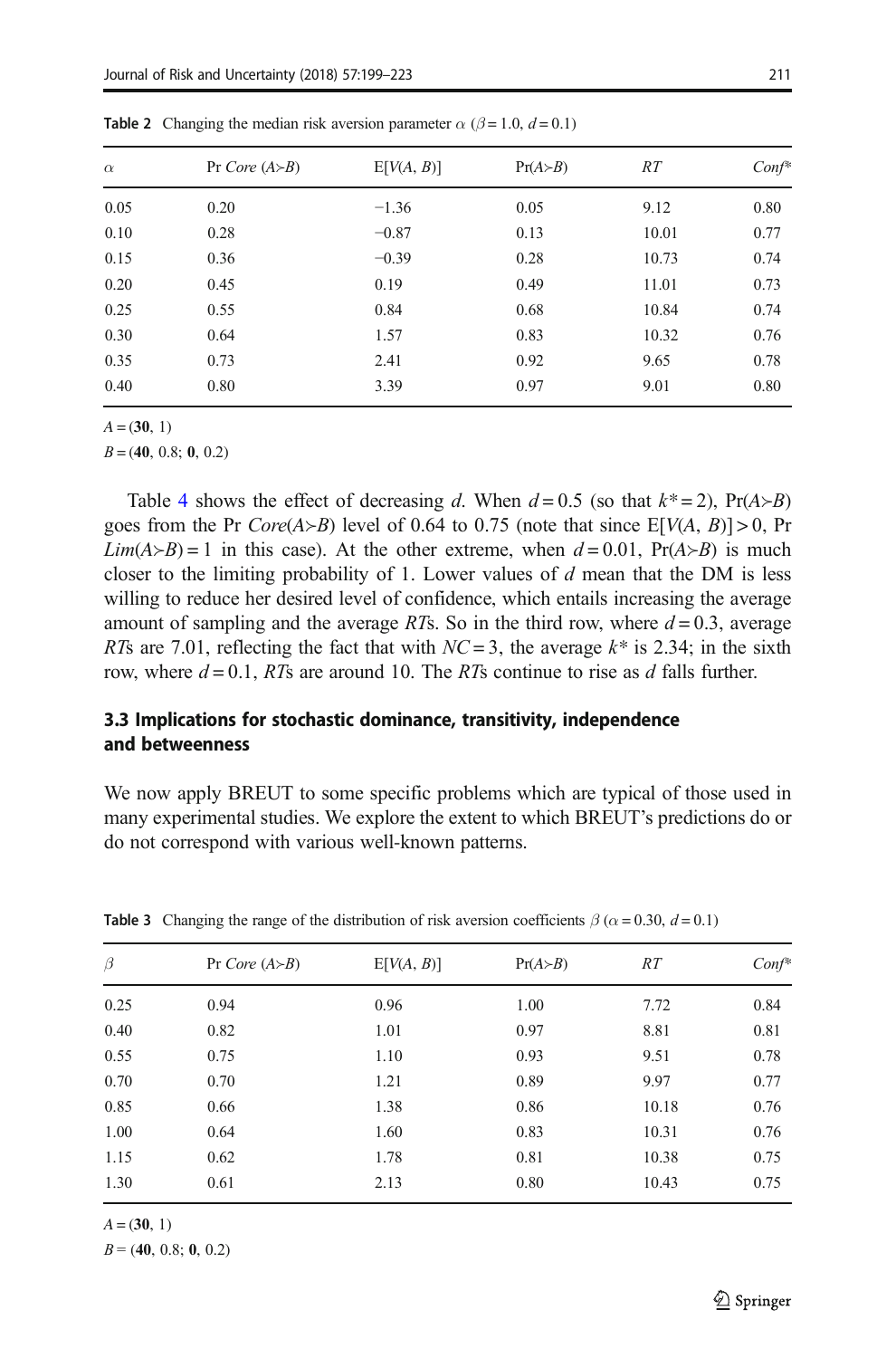| $\overline{d}$ | Pr Core $(A \rightarrow B)$ | E[V(A, B)] | $Pr(A \geq B)$ | RT    | $Conf^*$ |
|----------------|-----------------------------|------------|----------------|-------|----------|
| 0.50           | 0.64                        | 1.57       | 0.75           | 6.00  | 0.50     |
| 0.40           | 0.64                        | 1.57       | 0.76           | 6.42  | 0.59     |
| 0.30           | 0.64                        | 1.57       | 0.77           | 7.01  | 0.63     |
| 0.20           | 0.64                        | 1.57       | 0.79           | 8.00  | 0.68     |
| 0.15           | 0.64                        | 1.57       | 0.81           | 8.81  | 0.71     |
| 0.10           | 0.64                        | 1.57       | 0.84           | 10.31 | 0.76     |
| 0.05           | 0.64                        | 1.57       | 0.89           | 13.94 | 0.82     |
| 0.03           | 0.64                        | 1.57       | 0.92           | 17.54 | 0.85     |
| 0.02           | 0.64                        | 1.57       | 0.94           | 20.87 | 0.88     |
| 0.01           | 0.64                        | 1.57       | 0.96           | 27.75 | 0.92     |

<span id="page-13-0"></span>**Table 4** Changing the desired level of confidence decrease parameter d ( $\alpha$  = 0.30,  $\beta$  = 1.0)

 $A = (30, 1)$ 

 $B = (40, 0.8; 0, 0.2)$ 

## 3.3.1 First order stochastic dominance

As noted in Section [2.4,](#page-7-0) Expression [6](#page-8-0) entails that whenever one of the lotteries is never favoured by the core utility functions there is no amount of sampling for which that lottery will be chosen with positive probability. This condition is trivially satisfied in the case of first order stochastic dominance (FOSD). Our simulations look at the behaviour of BREUT's procedural measures, RT and Conf<sup>\*</sup>, for different FOSD lottery pairs.

The two pairs in Table [5](#page-14-0) involve transparent FOSD. All lotteries offer 50–50 chances of zero or a positive payoff, with A offering a higher positive payoff than  $B$ in both pairs, 10 more in the first and 1 more in the second, so that Pr  $Core(A \rightarrow B)$ , Pr *Lim*( $A \rightarrow B$ ) and Pr( $A \rightarrow B$ ) all equal 1. In spite of the larger payoff difference in favour of A in the first pair, decisions are reached quickly and with high confidence in both cases, resulting in virtually identical RTs and  $Conf^{*,11}$ 

## 3.3.2 Weak and strong stochastic transitivity

In the probabilistic choice literature, a distinction has been made between weak stochastic transitivity (WST) and strong stochastic transitivity (SST). For any three options X, Y, Z, WST requires that if  $Pr(X \ge Y) \ge 0.5$  and  $Pr(Y \ge Z) \ge 0.5$ , then  $Pr(X \ge Z) \ge 0.5$ 0.5. The stronger requirement in SST is that if  $Pr(X \ge Y) \ge 0.5$  and  $Pr(Y \ge Z) \ge 0.5$ , then Pr(X≻Z) must be at least as large as the greater of those two:  $Pr(X \ge Z) \ge max[Pr(X \ge Y),$  $Pr(Y \ge Z)$ ]. As Tversky and Russo ([1969](#page-24-0)) showed, SST is equivalent to an *independence* 

<sup>&</sup>lt;sup>11</sup> Empirically, even when FOSD is transparent, there are occasional violations, and there is no discernible difference in this respect between pairs in which the increment is larger or smaller (see Butler et al. [2014a](#page-22-0), [b\)](#page-22-0). One possibility would be to ascribe these to pure mistakes (e.g., simple lapses of concentration) and capture them by a tremble term, as in Moffatt and Peters [\(2001\)](#page-23-0) or Loomes et al. ([2002](#page-23-0)). Substantial rates of violation that cannot be ascribed to such factors (e.g., the violations in Birnbaum and Navarrete [1998,](#page-22-0) which Birnbaum [2008](#page-22-0) has explained using his TAX model) could be interpreted as evidence against the assumption of an EUT core.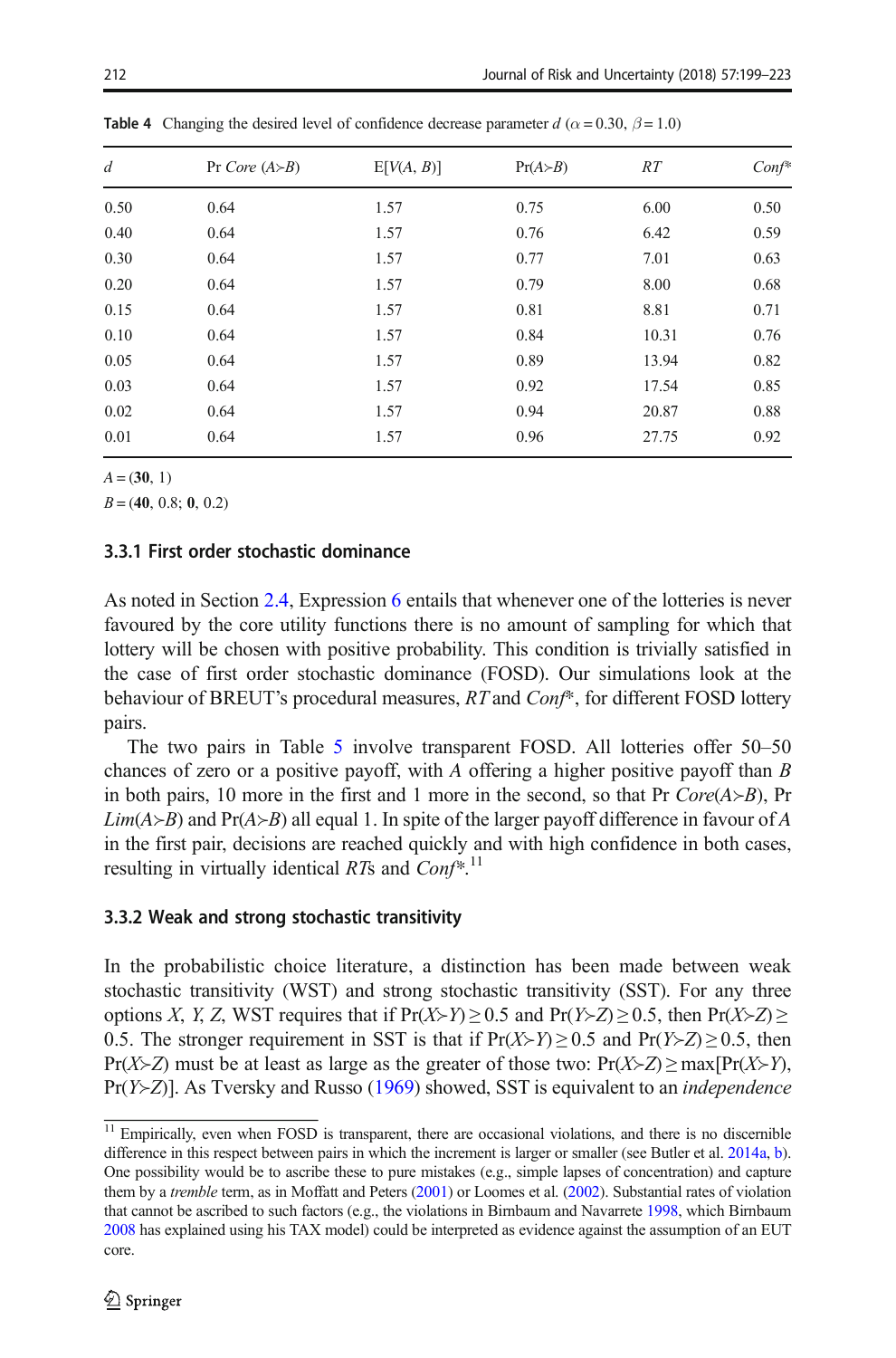| A Dominating      | <b>B</b> Dominated | Pr Core $(A \rightarrow B)$ | E[V(A, B)] | $Pr(A \geq B)$ | RT   | $Conf^*$ |
|-------------------|--------------------|-----------------------------|------------|----------------|------|----------|
| (60, 0.5; 0, 0.5) | (50, 0.5; 0, 0.5)  | 1.00                        | 3.50       | 1.00           | 8.36 | 0.89     |
| (51, 0.5; 0, 0.5) | (50, 0.5; 0, 0.5)  | 1.00                        | 0.35       | 1.00           | 8.35 | 0.89     |

<span id="page-14-0"></span>**Table 5** Choosing between dominating and dominated lotteries ( $\alpha = 0.23$ ,  $\beta = 1.0$ , d = 0.1)

between alternatives condition, whereby  $Pr(X \geq Z) \geq Pr(Y \geq Z)$  if and only if  $Pr(X \geq W) \geq$  $Pr(Y > W)$  for any X, Y, Z and W. That is, the relationship between the probabilities that each of two lotteries is chosen over a common alternative should not be reversed if that alternative is changed.

Rieskamp et al. [\(2006](#page-23-0)) concluded that the empirical evidence of violations of WST was thin, whereas there was plentiful evidence of violations of SST. In this subsection we show that BREUT is consistent with WST—i.e., the only instances of violations of WST will be due to random variation rather than to any systematic underlying tendency—but it allows systematic violations of SST of the kinds that have been documented.

For there to be any tendency to violate WST in the limit, it would be necessary to generate a case in which the mean CE differences for  $\{X, Y\}$  and  $\{Y, Z\}$  are positive but the mean CE difference for  $\{X, Z\}$  is negative. However, this is clearly impossible in the limiting case, as  $E[V(X, Y)] + E[V(Y, Z)] = E[V(X, Z)]$ . It may be possible to produce sets of  $u(.)$  that give violations of WST under RP's single-sample conditions, but in BREUT such patterns will be attenuated by repeated sampling.

However, violations of SST are a different matter. This can be conveniently illus-trated with an example of the so-called Myers effect (Myers et al. [1965\)](#page-23-0), which constitutes a violation of the independence condition as specified by Tversky and Russo [\(1969\)](#page-24-0). Table [6](#page-15-0) shows how the probabilities of choosing between each of two lotteries K and L and a series of sure amounts  $(M)$  change as the sure sums are progressively increased. The independence condition applied to this case entails that any inequality between  $Pr(K > M)$  and  $Pr(L > M)$  should hold for all values of M. As Table [6](#page-15-0) shows, this is not the case.

Because K has a wider range of payoffs than L, Pr  $Core(K>M)$  in the top panel of Table [6](#page-15-0) changes more slowly than Pr  $Core(L\succ M)$  in the bottom panel as the sure amount M is increased. For values of M below 30, Pr  $Core(K\geq M)$ ,  $\forall$ Pr  $Core(L\geq M)$ , while the opposite is true for *M* above 30.

The patterns of RT and  $Conf^*$  are again closely related to the patterns in choice probabilities. In the top panel, choice probabilities vary less over the range of  $M$  that we consider, and RT and Conf<sup>\*</sup> also display limited variation. There is more variation in choice probabilities in the bottom panel, matched by more pronounced increases and decreases in RTs and the corresponding opposite patterns in Conf\*.

## 3.3.3 Implications for independence and betweenness

Many experimental tests of the independence axiom of deterministic EUT have used pairs of lotteries that can be represented in Marschak-Machina (M-M) diagrams such as that shown in Fig. [1](#page-16-0) (Marschak [1950;](#page-23-0) Machina [1982\)](#page-23-0). For any three distinct money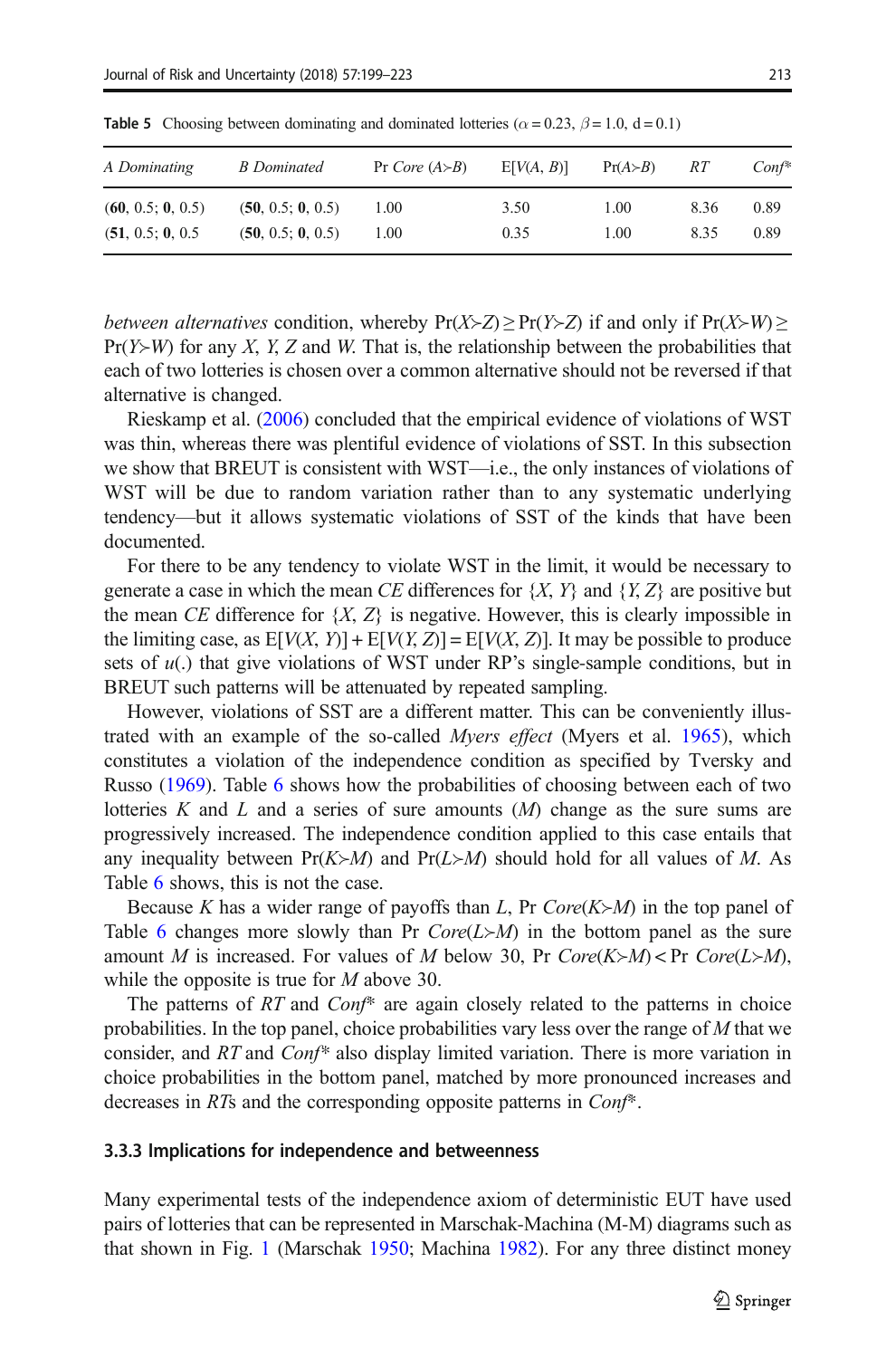| $\boldsymbol{M}$ | $K = (180, 0.25; 0, 0.75)$ |            |           |       |          |  |  |  |
|------------------|----------------------------|------------|-----------|-------|----------|--|--|--|
|                  | Pr Core $(K > M)$          | E[V(K, M)] | Pr(K > M) | RT    | $Conf^*$ |  |  |  |
| (25, 1)          | 0.63                       | 4.65       | 0.76      | 10.68 | 0.74     |  |  |  |
| (26, 1)          | 0.60                       | 3.55       | 0.71      | 10.80 | 0.74     |  |  |  |
| (27, 1)          | 0.57                       | 2.51       | 0.66      | 11.01 | 0.73     |  |  |  |
| (28, 1)          | 0.55                       | 1.56       | 0.61      | 11.07 | 0.73     |  |  |  |
| (29, 1)          | 0.52                       | 0.57       | 0.54      | 11.12 | 0.73     |  |  |  |
| (30, 1)          | 0.49                       | $-0.43$    | 0.48      | 11.10 | 0.73     |  |  |  |
| (31, 1)          | 0.47                       | $-1.43$    | 0.42      | 11.12 | 0.73     |  |  |  |
| (32, 1)          | 0.44                       | $-2.40$    | 0.35      | 10.97 | 0.73     |  |  |  |
| (33, 1)          | 0.41                       | $-3.36$    | 0.30      | 10.87 | 0.74     |  |  |  |
| $\boldsymbol{M}$ | $L = (40, 0.8; 0, 0.2)$    |            |           |       |          |  |  |  |
|                  | Pr Core $(L>M)$            | E[V(L, M)] | Pr(L > M) | RT    | $Conf^*$ |  |  |  |
| (25, 1)          | 0.94                       | 4.43       | 1.00      | 7.36  | 0.85     |  |  |  |
| (26, 1)          | 0.90                       | 3.45       | 0.99      | 7.86  | 0.84     |  |  |  |
| (27, 1)          | 0.84                       | 2.44       | 0.97      | 8.66  | 0.81     |  |  |  |
| (28, 1)          | 0.76                       | 1.44       | 0.91      | 9.68  | 0.78     |  |  |  |
| (29, 1)          | 0.64                       | 0.44       | 0.71      | 10.71 | 0.74     |  |  |  |
| (30, 1)          | 0.49                       | $-0.56$    | 0.39      | 10.95 | 0.74     |  |  |  |
| (31, 1)          | 0.31                       | $-1.56$    | 0.11      | 9.93  | 0.77     |  |  |  |
| (32, 1)          | 0.13                       | $-2.56$    | 0.01      | 8.45  | 0.82     |  |  |  |
| (33, 1)          | 0.01                       | $-3.56$    | 0.00      | 7.66  | 0.84     |  |  |  |

<span id="page-15-0"></span>**Table 6** Comparing  $K = (180, 0.25; 0, 0.75)$  and  $L = (40, 0.8; 0, 0.2)$  against sure amounts M from 25 to 33  $(\alpha = 0.23, \beta = 1.0, d = 0.1)$ 

payoffs,  $x_h > x_m > x_l \ge 0$ , the vertical axis shows the probability of receiving  $x_h$  and the horizontal axis shows the probability of being paid  $x_i$ , with any residual probability assigned to  $x_m$ . Figure [1](#page-16-0) has been drawn for  $x_h = 40$ ,  $x_m = 30$  and  $x_l = 0$ , with  $A = (30, 1)$ ,  $B = (40, 0.8; 0, 0.2), C = (30, 0.25; 0, 0.75), D = (40, 0.2; 0, 0.8)$  and  $E = (40, 0.2; 30,$  $0.75$ ; 0, 0.05).

In any such triangle, deterministic EUT entails that a DM's preferences can be represented by a set of linear and parallel indifference curves sloping up from south-west to northeast, with the gradient of the lines reflecting her attitude to risk (see Machina [1982](#page-23-0)). The straight and parallel nature of the indifference curves entails that an EU maximiser who chooses A (respectively, B) from pair  $\{A, B\}$  in Fig. [1](#page-16-0), or A (E) from pair  $\{A, E\}$ , would also choose  $C(D)$  from pair  $\{C, D\}$ . This is an implication of EUT's independence axiom. In addition, the fact that the indifference curves are linear implies that an EU maximiser choosing A (respectively, B) from pair  $\{A, B\}$ , would also choose A (E) from pair  $\{A, E\}$ and  $E(B)$  from pair  $\{E, B\}$ . This property is known as *betweenness*, because the intermediate lottery E must lie between the other two in a preference ordering.

When applied to the lotteries within an M-M triangle, Becker et al.'s RP form of EUT implies that any pair of lotteries along any straight line of a certain gradient entails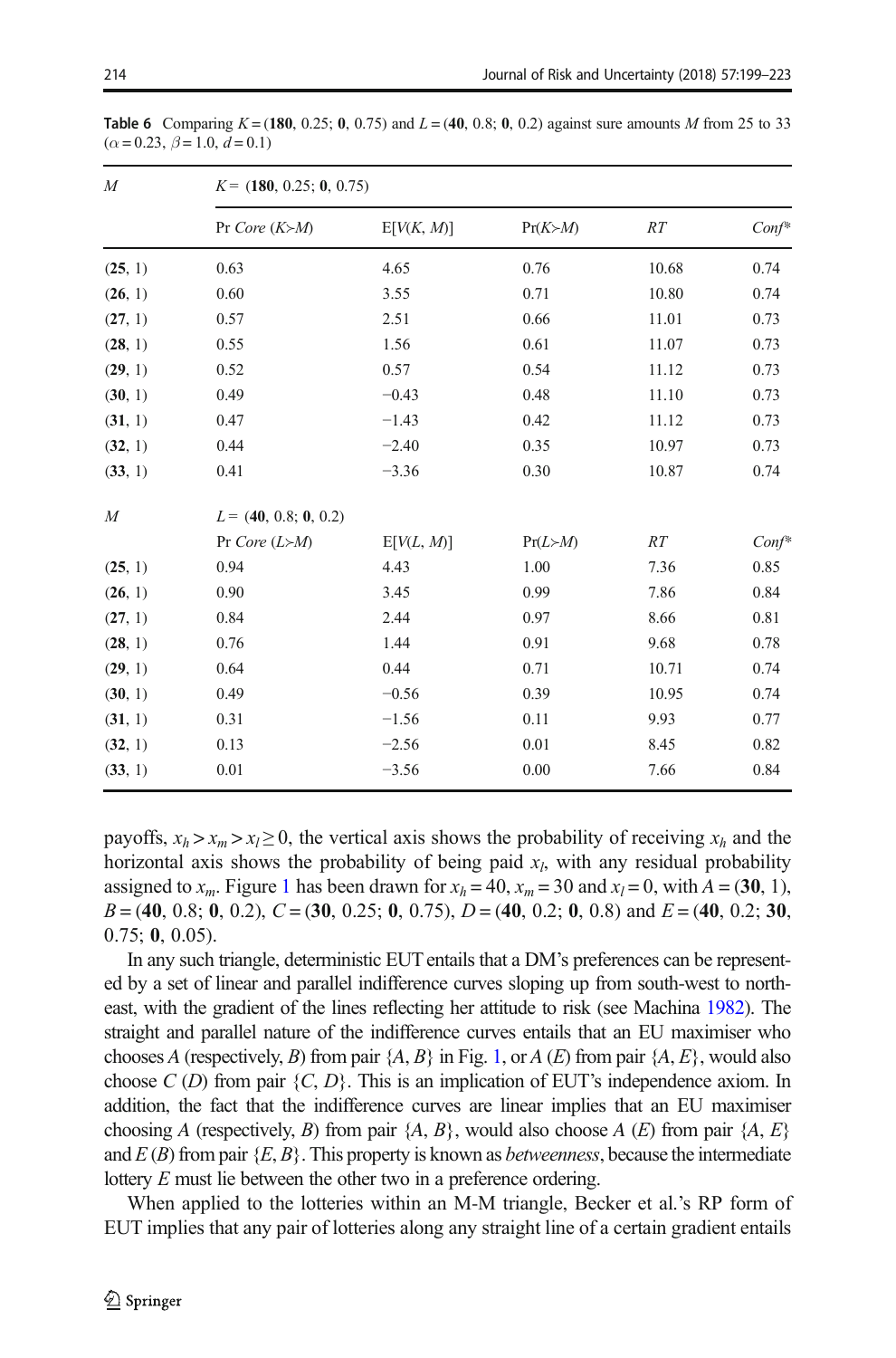<span id="page-16-0"></span>

Fig. 1 Lotteries in the Marschak-Machina triangle

the same probability of choosing the safer option in the pair  $(S)$  over the riskier option (R), with that probability, Pr  $Core(S \succ R)$ , reflecting the proportion of the DM's vNM functions favouring S.<sup>12</sup>

Experimental work dating back to Allais [\(1953](#page-21-0)), Kahneman and Tversky [\(1979](#page-22-0)), and many others has shown that these predictions are often systematically violated. While many people are likely to choose the safer option A in pairs such as  $\{A, B\}$  and  $\{A, E\}$ , they tend to choose the riskier option D in pairs such as  $\{C, D\}$  much more frequently, to an extent that the modal choice often reverses. This pattern between pairs  $\{A, B\}$  and  $\{C, D\}$  has come to be known as the common ratio (CR) effect, while significant changes in choice frequencies between  $\{A, E\}$  and  $\{C, D\}$  constitute the *common con*sequence (CC) effect. The betweenness property has also often been found to be violated, although here the experimental evidence is more variable, sometimes showing the intermediate lottery being preferred over each of the two lotteries, other times showing the opposite asymmetry (e.g., Becker et al. [1963b;](#page-21-0) Coombs and Huang [1976;](#page-22-0) Bernasconi [1994;](#page-22-0) see Blavatskyy [2006](#page-22-0) for a recent overview).

 $\frac{12 \text{ In each pair, the safer option is the one more to the south-west, the riskier the one more to the north-east. So,}$ for example, A is the safer in  $\{A, B\}$  and  $\{A, E\}$ , C is the safer in  $\{C, D\}$ . Throughout the rest of this section, we will use the convention that the first lottery in any pair  $\{S, R\}$  is the safer and the second is the riskier.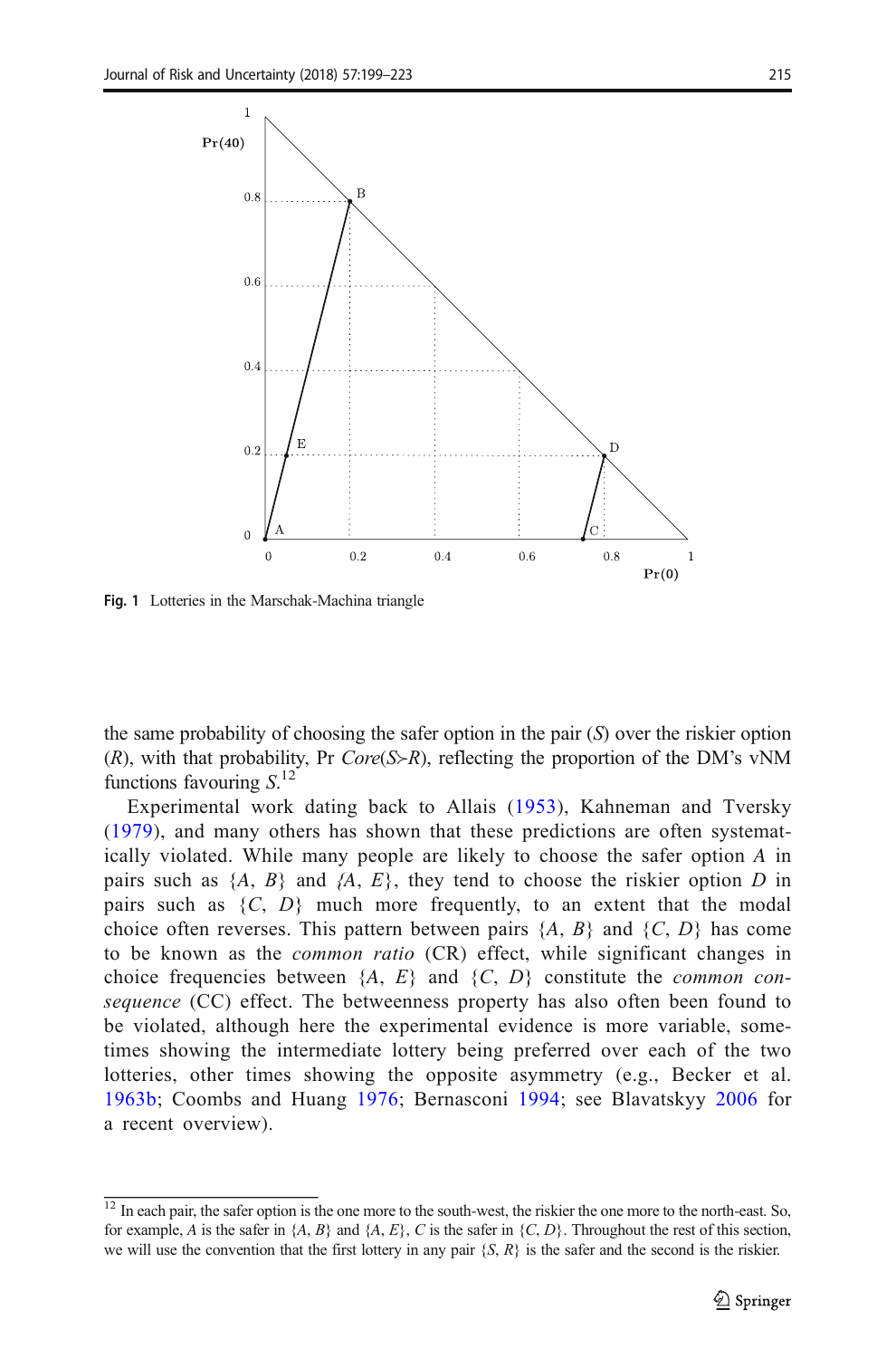The simulations reported in Table 7 explore the implications of BREUT for the four lottery pairs shown in Fig. [1](#page-16-0), using three values of  $d$  (0.1, 0.05 and 0.01), and setting  $\alpha$  = 0.23,  $\beta$  = 1.0. These parameter values have been chosen to obtain values of Pr  $Core(S \geq R)$  close to 0.5, allowing us to illustrate how modal preferences can reverse. However, to show that our results are not specific to some special set of parameter values, the online appendix provides three theorems setting out general conditions under which CR, CC and betweenness effects occur.

We start by looking at the  $E[V(S, R)]$  column of Table 7. For all pairs except  $\{C, D\}$ ,  $E[V(S, R)]$  is positive, so we can expect that in each of these pairs the safer option will be chosen with probability 1 with unlimited sampling. The negative value for  $\{C, D\}$  implies that in the limit the riskier option will be chosen with probability 1, in line with both the CR and CC effects. Because of the signs of  $E[V(S, R)]$  and the fact that Pr  $Core(S \succ R)$  = 0.51, Expression [6](#page-8-0) implies that, with limited sampling, there will be a reversal of modal choice in both the CR and CC scenarios, as we see in all panels of Table 7. As d decreases and the DM samples more,  $Pr(S \gt R)$  moves further away from 0.5, RTs increase on average and the DM makes her choices with higher confidence.

However, whereas BREUT readily produces CR and CC effects, the conditions under which it generates violations of betweenness are much more limited (see Theorem 2 in the online appendix for details) and in Table 7 there are no violations of probabilistic betweenness. To the extent that there are substantial systematic violations of betweenness reported in the empirical literature, BREUT does not provide a good account of these.

| $\overline{d}$ | Safer $(S)$      | Riskier $(R)$    | Pr Core $(S>R)$ | E[V(S, R)] | Pr(S > R) | RT    | $Conf^*$ |
|----------------|------------------|------------------|-----------------|------------|-----------|-------|----------|
| 0.10           | $\boldsymbol{A}$ | $\boldsymbol{B}$ | 0.51            | 0.55       | 0.61      | 10.97 | 0.72     |
|                | $\mathcal{C}$    | D                | 0.51            | $-0.07$    | 0.41      | 14.42 | 0.76     |
|                | $\boldsymbol{A}$ | E                | 0.51            | 0.15       | 0.62      | 14.64 | 0.72     |
|                | E                | $\boldsymbol{B}$ | 0.51            | 0.41       | 0.61      | 18.33 | 0.72     |
| 0.05           | $\boldsymbol{A}$ | $\cal B$         | 0.51            | 0.55       | 0.65      | 15.94 | 0.78     |
|                | $\mathcal{C}$    | D                | 0.51            | $-0.07$    | 0.37      | 20.86 | 0.82     |
|                | $\boldsymbol{A}$ | E                | 0.51            | 0.15       | 0.65      | 21.18 | 0.78     |
|                | E                | B                | 0.51            | 0.41       | 0.65      | 26.71 | 0.77     |
| 0.01           | $\boldsymbol{A}$ | $\boldsymbol{B}$ | 0.51            | 0.55       | 0.80      | 44.34 | 0.85     |
|                | $\mathcal{C}$    | $\overline{D}$   | 0.51            | $-0.07$    | 0.23      | 59.91 | 0.91     |
|                | A                | E                | 0.51            | 0.15       | 0.81      | 58.31 | 0.86     |
|                | E                | $\boldsymbol{B}$ | 0.51            | 0.41       | 0.80      | 73.92 | 0.85     |

**Table 7** BREUT's predictions for the independence and betweenness pairs of Fig. [1](#page-16-0) ( $\alpha$  = 0.23,  $\beta$  = 1.0)

 $A = (30, 1)$ 

 $B = (40, 0.8; 0, 0.2)$ 

 $C = (30, 0.25; 0, 0.75)$ 

 $D = (40, 0.2; 0, 0.8)$ 

 $E = (40, 0.2; 30, 0.75; 0, 0.05)$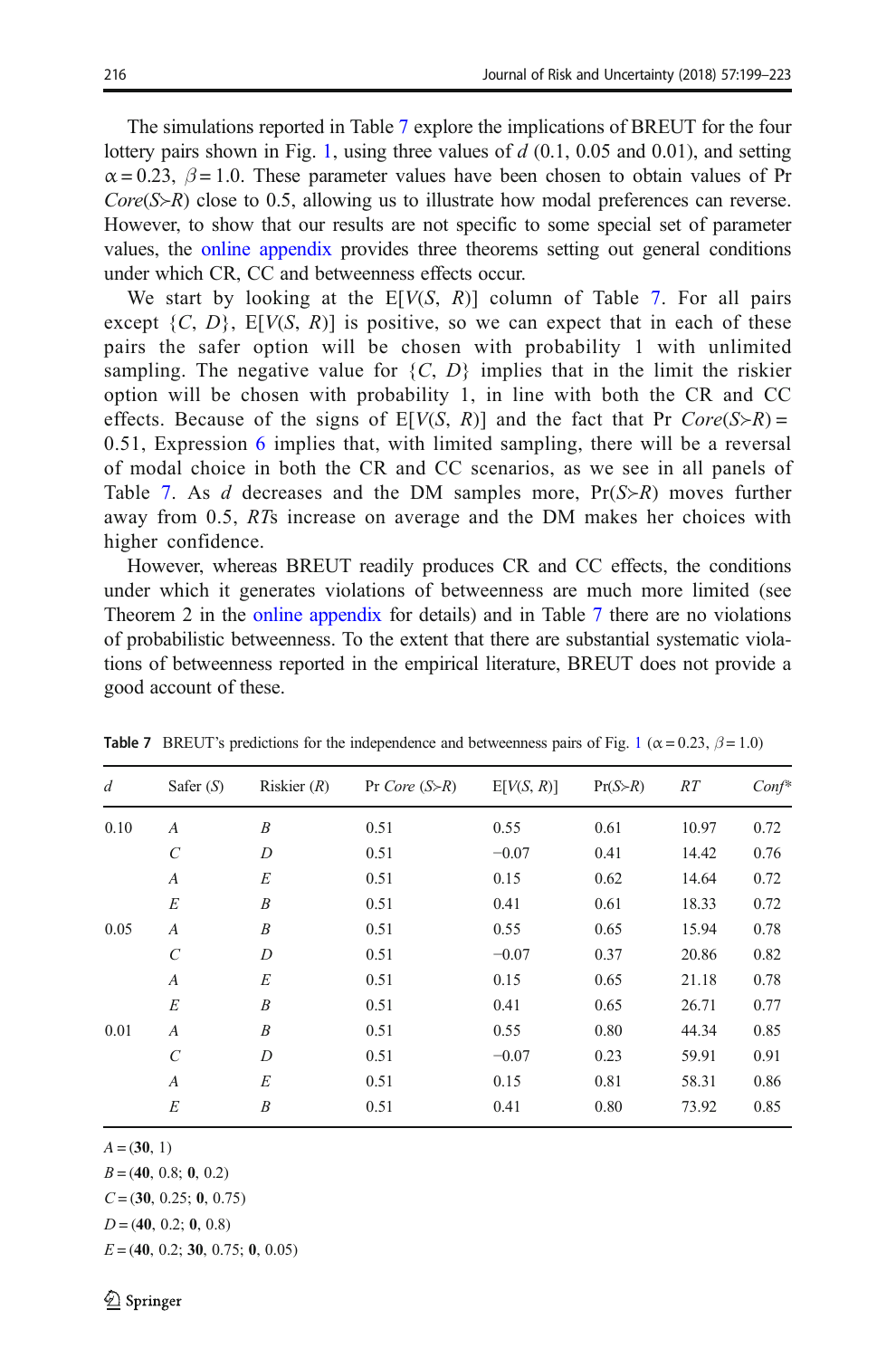## <span id="page-18-0"></span>4 Discussion and conclusions

In this final section, we consider where BREUT stands in relation to various other models, discuss some of its limitations and identify possible extensions, expand on some broader implications of our findings and offer some concluding remarks.

#### 4.1 BREUT vs. other stochastic models of risky choice

BREUT is quite different in terms of the structure and implications from what is arguably the most standard way of incorporating stochasticity into choice under risk: the Fechnerian version of EUT (e.g., Fechner [1860/1966;](#page-22-0) Hey and Orme [1994](#page-22-0)). In Fechnerian models, as applied by economists to EUT, a DM is assumed to have a single vNM utility function which gives a 'true' utility difference for one option over another, but her choices are made stochastic by adding some extraneous noise or 'error' component. Sometimes this will reinforce her true preference, but sometimes it may work in the opposite direction and—if sufficiently large—may outweigh the true difference, so that on some occasions the DM chooses the truly-less-preferred option. Moreover, the frequency with which this occurs may vary from pair to pair, depending on the relationship between the true utility difference and the variance of the error term.

Homoscedastic Fechnerian noise may produce patterns resembling the CR effect, because the utility difference in the  $\{C, D\}$  pair is smaller than in the  ${A, B}$  pair. However, with a zero-median error term, this would not generate the reversal of modal choice that is so often observed. Moreover, because the EU differences for pairs such as  $\{A, E\}$  and  $\{C, D\}$  are of the same magnitude, the model in its simple standard form has no way of producing the CC effect. As shown in Section [3.3](#page-12-0), for both the CR and CC effects, BREUT's implications are clearly different. In addition, the Fechner model would in some cases lead us to expect many more violations of FOSD than are typically observed when dominance is transparent and easy to detect (see Bardsley et al. [2010,](#page-21-0) Chapter 7, for a discussion).

Some recent refinements of the standard Fechnerian approach have tried to address some of these issues (e.g., Blavatskyy [2007](#page-22-0), [2011](#page-24-0); Wilcox 2011). However, these more elaborate versions offer no account for the differences in response times and confidence which, as we have seen, are intrinsic to a deliberative process such as the one modelled in BREUT and also consistent with empirical evidence. So, while we do not deny that extraneous noise may have some effect upon the choices we observe, our analysis does not depend on it and all our results are derived as if there were no such additional component.

The model that bears the closest resemblance to BREUT in the decision-making literature is one of the intermediate stages considered by Busemeyer and Townsend [\(1993\)](#page-22-0) in their derivation of Decision Field Theory (DFT). In that paper, DFT is presented as the culmination of seven consecutive stages of modelling, running from deterministic Subjective EUT (Stage 1) to the fully-fledged version of the DFT model (Stage 7). Stage 2 modifies standard Subjective EUT by introducing fluctuating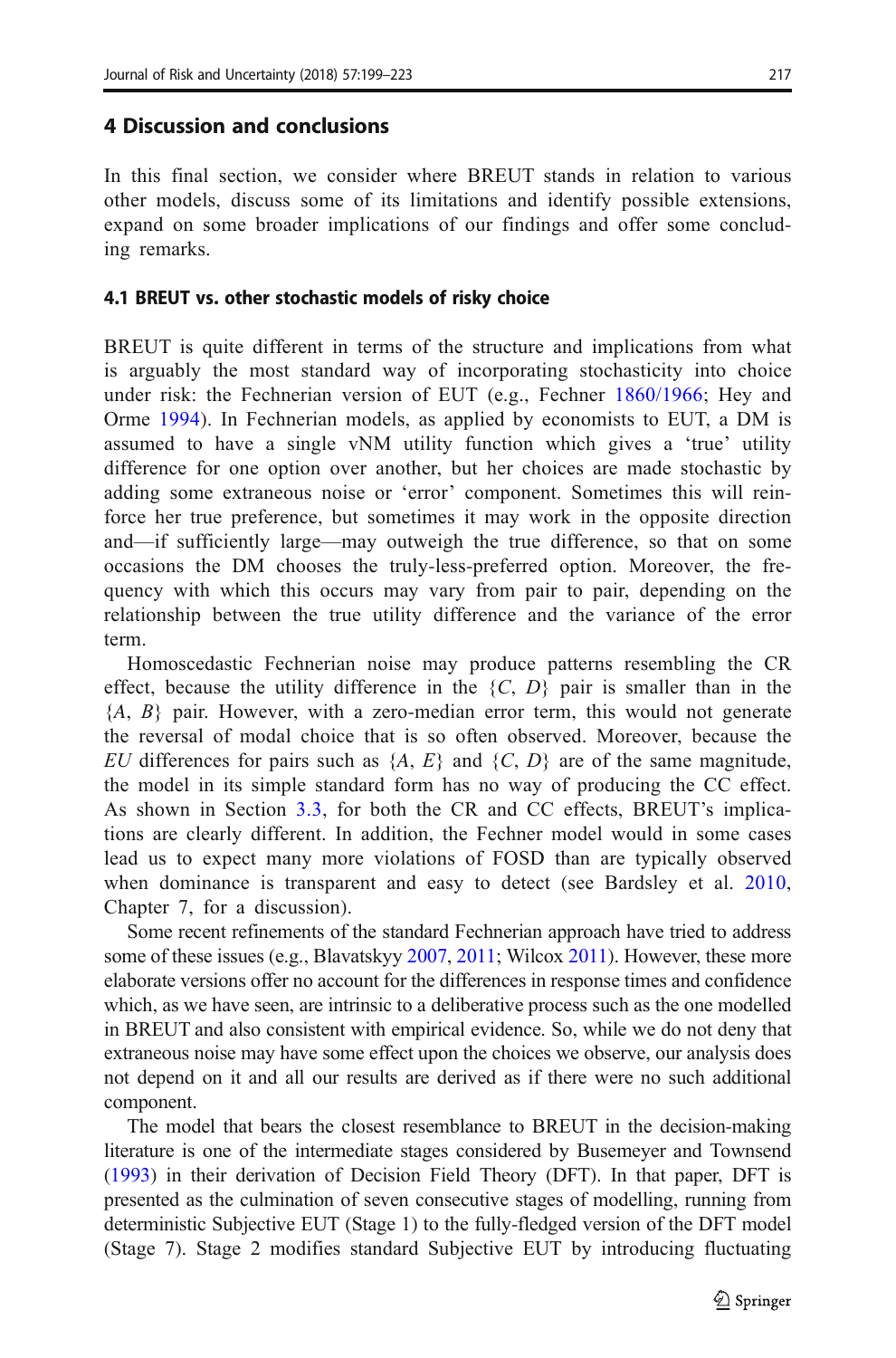attention weights and Stage 3 embeds this model in a sequential-sampling framework. At first glance it might seem that Stage 3 DFT is much the same as the model we are proposing, but there are four key differences.

First, in Stage 3 DFT, the specification assumes that the stochastic variability is produced by fluctuations in the probabilities of comparing different pairs of payoffs, rather than fluctuations in the subjective values of those payoffs, which is what BREUT focuses upon. Second, the probabilities are transformed in a way that deviates from EUT. This alone is sufficient to produce non-EU patterns of choice and makes the model unsuitable for exploring the consequences of deliberation based strictly upon EU preferences (which is one of the main goals of this paper). Third, the magnitudes being accumulated in Stage 3 DFT are not differences in CEs, but differences between the utilities of the alternative options after they have been weighted by transformed probabilities. Fourth, the sequential-sampling process in DFT takes the form of a Markov process with absorbing thresholds, whereas BREUT uses a stopping rule based on a sequential statistical test. This allows BREUT to make predictions about confidence, which standard DFT (either Stage 3 or the fully-fledged version) is silent about.

After Stage 3, there are various additional stages of elaboration, so that the full (Stage 7) DFT model is considerably more complex than BREUT and involves a larger number of parameters. As a result, this full form of DFT can explain some aspects of decision behaviour that BREUT cannot, such as violations of FOSD for gambles with negatively correlated consequences (see Busemeyer and Townsend [1993](#page-22-0), p. 447).

#### 4.2 Possible extensions

As stated in the introduction, our objective has not been to reconcile all of the main regularities in risky choice experiments with an EUT core, but rather to explore the implications of embedding a standard deterministic core in a boundedly rational deliberation process. As we indicated, our general modelling approach is not specific to EUT but can be extended to any other core theory that is able to generate  $CE$ differences between two options, which makes it potentially very widely applicable.

Of course, tracing the implications of embedding each of the very many non-EU core theories in a sequential-sampling framework would require a substantial programme of research that goes beyond the scope of this paper. However, doing so could accommodate a broader range of regularities than BREUT can explain. For example, one way of accounting for more pronounced betweenness violations would be to include some form of probability weighting in the model. In addition, while our approach focused on the domain of gains, it would in principle be possible to also study behaviour in the domain of losses or for mixed lotteries. This might involve incorporating a reference point and allowing for asymmetric attitudes to gains and losses. In short, another candidate core model might be cumulative prospect theory (CPT, Tversky and Kahneman [1992\)](#page-24-0). Such an extension would present extra challenges, since it might require sampling over more than one dimension—e.g., risk aversion and degree of probability weighting, or risk aversion and loss aversion and modelling the joint distribution of these parameters. And even then, it would struggle to explain phenomena such as 'event-splitting' (Starmer and Sugden [1993;](#page-23-0)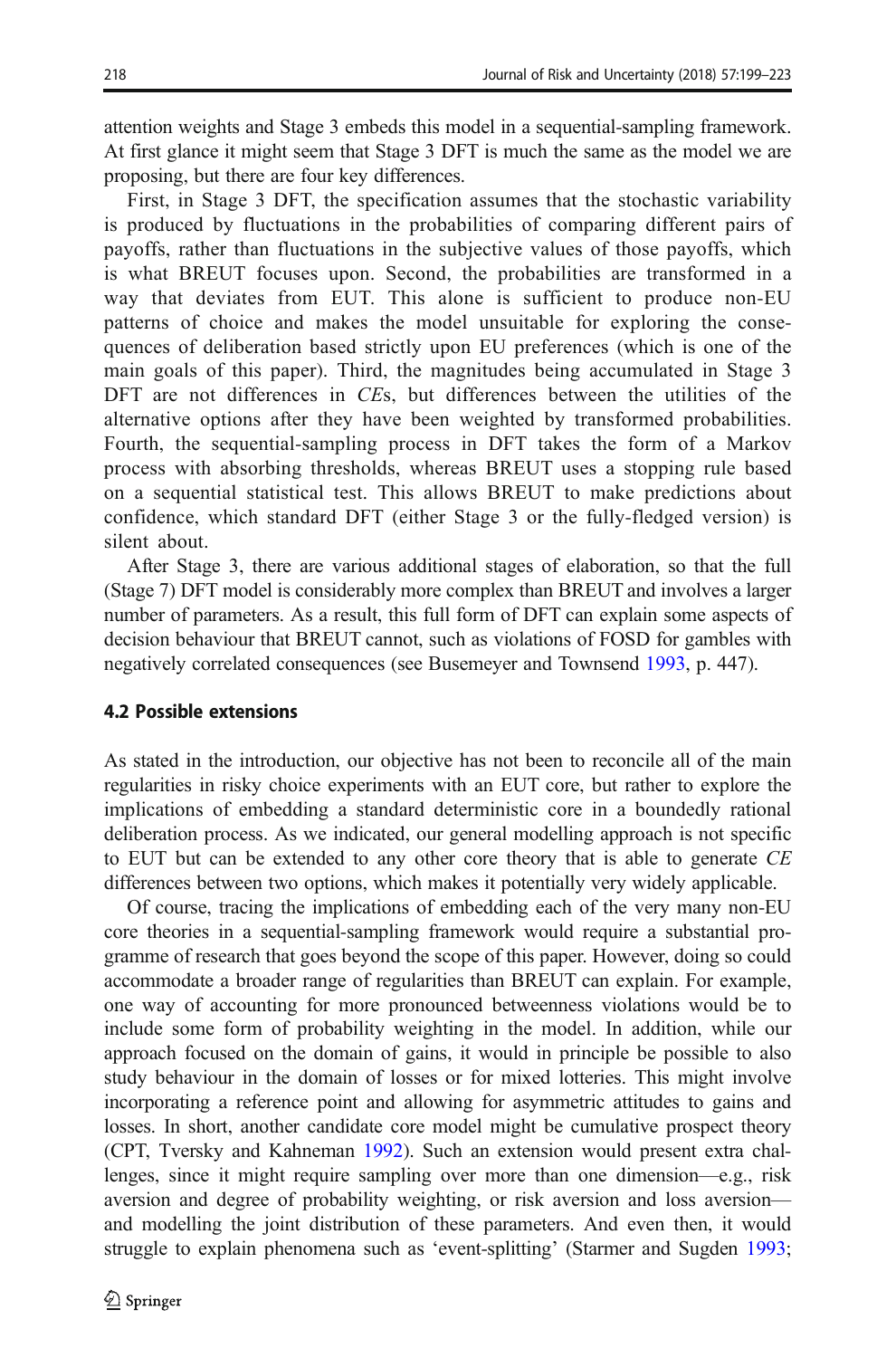Humphrey [1995\)](#page-22-0) or 'branch-splitting' (Birnbaum [2004](#page-22-0)) effects, which occur when a particular possible outcome of a lottery appears more than once in its description, as well as other so-called paradoxes that have been shown to refute CPT (see Birnbaum [2008\)](#page-22-0).

Our focus in this paper has been upon choices between pairs of risky options, but there have also been many studies reporting anomalies when comparing binary choices with other methods of eliciting preferences. So another direction in which the modelling of deliberation could usefully be developed concerns the process by which individuals generate *matching* or *equivalence* responses. In this context, a task widely used in experiments and surveys is the request to respondents to provide a best estimate of their willingness-to-pay (WTP) or willingness-to-accept (WTA) valuations. In some studies, these are elicited using *multiple price lists*, which may be regarded as a sequence of pairwise choices. However, asking DMs to work through an ordered list is likely to entail that the choices within the list are not treated independently. Extending sequential sampling models to such tasks would therefore require us to address how this non-independence should be modelled, and what the possible implications might be. In other studies, the elicitation of WTP or WTA is done via *open-ended* questions, which require the participant to generate a single monetary value as a response. One way of adapting our model to produce responses to this latter procedure might involve sampling utility functions and accumulating the resulting CEs, until an appropriate stopping rule prompts the individual to state a valuation based on the information acquired up to that point. However, there may be other ways of modelling the process behind equivalence judgments,  $^{13}$  the exploration of which is a challenge that we leave for future research.

#### 4.3 Concluding remarks

Our analysis shows that deliberative processes may affect the extent to which observed choice probabilities reflect a DM's underlying distribution of preferences. In BREUT, the DM's core preferences consist exclusively of vNM utility functions, and in every computation probabilities are applied untransformed, but nevertheless the process of deliberation produces patterns of choice probabilities that systematically depart from those implied by the axioms of EUT.

Our modelling strategy is akin to multiple-selves models (e.g., Elster [1987;](#page-22-0) Alós-Ferrer and Strack [2014\)](#page-21-0) in that an individual's eventual decision may be thought to reflect the aggregate of a sample of certainty equivalents expressed by different inner selves. There is an analogy here with cases in welfare economics where public policy is based on aggregating values over a population of different individuals with heterogeneous preferences. For example, suppose one were interested in valuing different degrees of risk reduction provided by two alternative interventions using measures of WTP averaged over a sample of individuals. A between-person analogue of our key result (see also Theorem 1 in the online appendix) would suggest that, even if every person in the sample were a deterministic EU maximiser, there could be a reversal of

<sup>&</sup>lt;sup>13</sup> Within the framework of DFT, Johnson and Busemeyer ([2005,](#page-22-0) pp. 844–6) outlined a 'sequential valuematching' algorithm that represented valuation as a somewhat indirect process, a form of iterative binary choice between the option being valued and a series of possible sure amounts.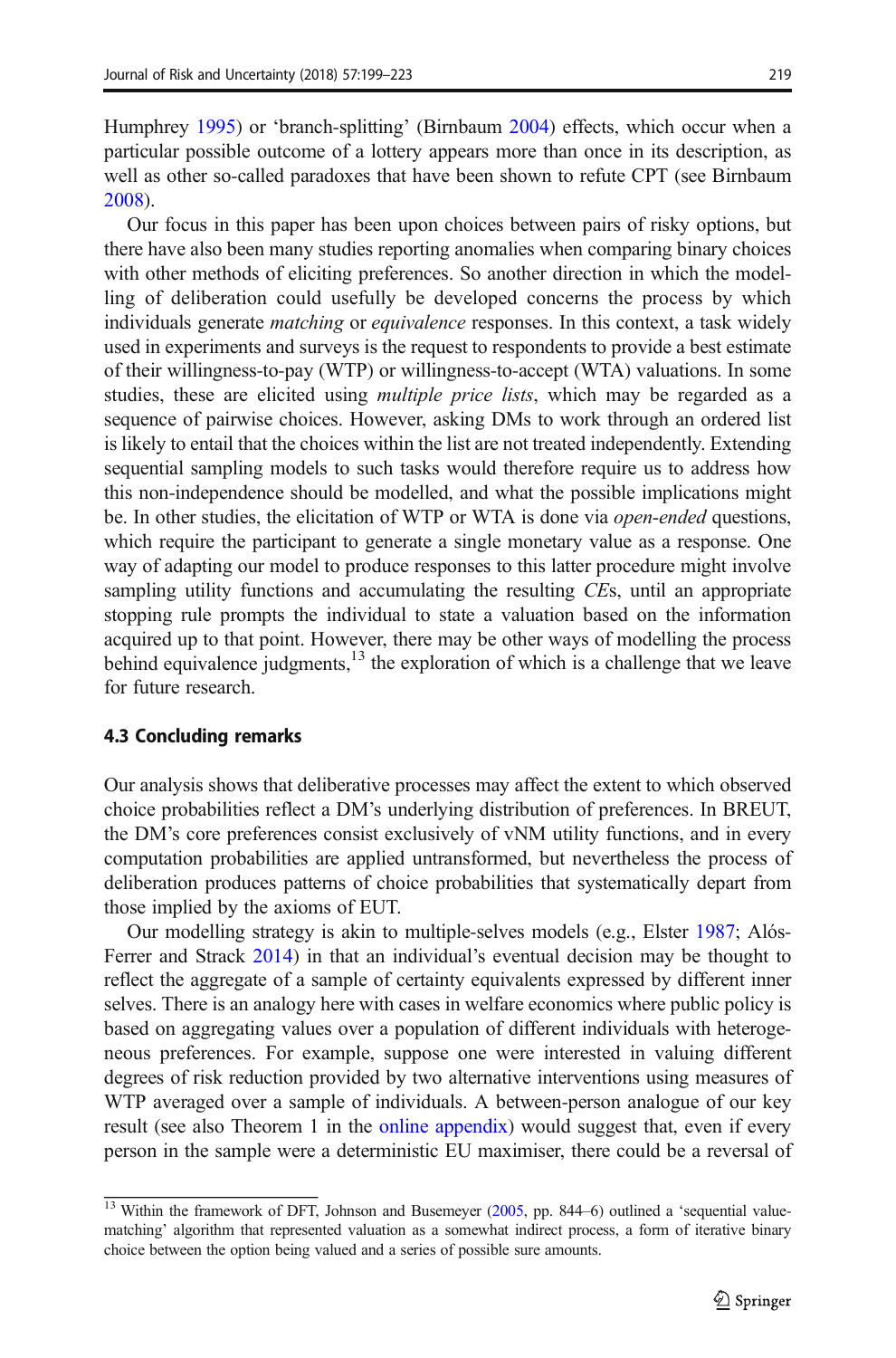<span id="page-21-0"></span>the aggregate preference over the two interventions simply based on whether the probabilities involved were scaled up or down, even though none of the individual preferences in the population implied such a reversal.

Our results also have implications for experimental investigations of decision making. Recognising the probabilistic nature of choice, one experimental design strategy has involved trying to collect repeated responses to the same decision problems to estimate choice variability. This is a methodology that can lead to complications (e.g., fatigue, boredom, remembering previous decisions, etc.), especially if the number of repetitions is high. However, because response times and confidence judgments are systematically related to choice probabilities, investigators may be able to use RTs and confidence measures in conjunction with fewer repetitions to produce data sets that are less vulnerable to such complications. That implication is not specific to an EUT core, so RTs may therefore be a useful adjunct to many studies testing a variety of core theories.

To conclude, the BREUT model set out in this paper can be seen as an illustration of the importance of taking the deliberation process into account when modelling decisions, as advocated by Simon many years ago. Allocating theoretical and empirical effort towards exploring the 'production of decisions' is, we suggest, likely to open fruitful avenues for future research.

Acknowledgements Financial support from the UK Economic and Social Research Council (Grants RES-051-27-0248 and ES/K002201/1), from the Leverhulme Trust 'Value' Programme (RP2012-V-022) and from the Australian Research Council (DP1095681) is gratefully acknowledged.

Open Access This article is distributed under the terms of the Creative Commons Attribution 4.0 International License (http://creativecommons.org/licenses/by/4.0/), which permits unrestricted use, distribution, and reproduction in any medium, provided you give appropriate credit to the original author(s) and the source, provide a link to the Creative Commons license, and indicate if changes were made.

## References

- Acemoglu, D., & Scott, A. (1994). Consumer confidence and rational expectations: Are agents' beliefs consistent with the theory? Economic Journal, 104(422), 1–19.
- Achtziger, A., & Alós-Ferrer, C. (2014). Fast or rational? A response-time study of Bayesian updating. Management Science, 60(4), 923–938.
- Allais, M. (1953). Le comportement de l'homme rationnel devant le risque: Critique des postulates et axiomes de l'ecole Américaine. Econometrica, 21(4), 503–546.
- Alós-Ferrer, C., & Strack, F. (2014). From dual processes to multiple selves: Implications for economic behavior. Journal of Economic Psychology, 41, 1–11.
- Bardsley, N., Cubitt, R., Loomes, G., Moffatt, P., Starmer, C., & Sugden, R. (2010). Experimental economics: Rethinking the rules. Princeton University Press.
- Barsky, R. B., & Sims, E. R. (2012). Information, animal spirits, and the meaning of innovations in consumer choice. American Economic Review, 102(4), 1343–1377.
- Baucells, M., & Villasís, A. (2010). Stability of risky preferences and the reflection effect of prospect theory. Theory and Decision, 68(1-2), 193–211.
- Becker, G. M., DeGroot, M. H., & Marschak, J. (1963a). Stochastic models of choice behavior. Behavioral Science, 8, 41–55.
- Becker, G. M., DeGroot, M. H., & Marschak, J. (1963b). An experimental study of some stochastic models of wagers. Behavioral Science, 8, 199–202.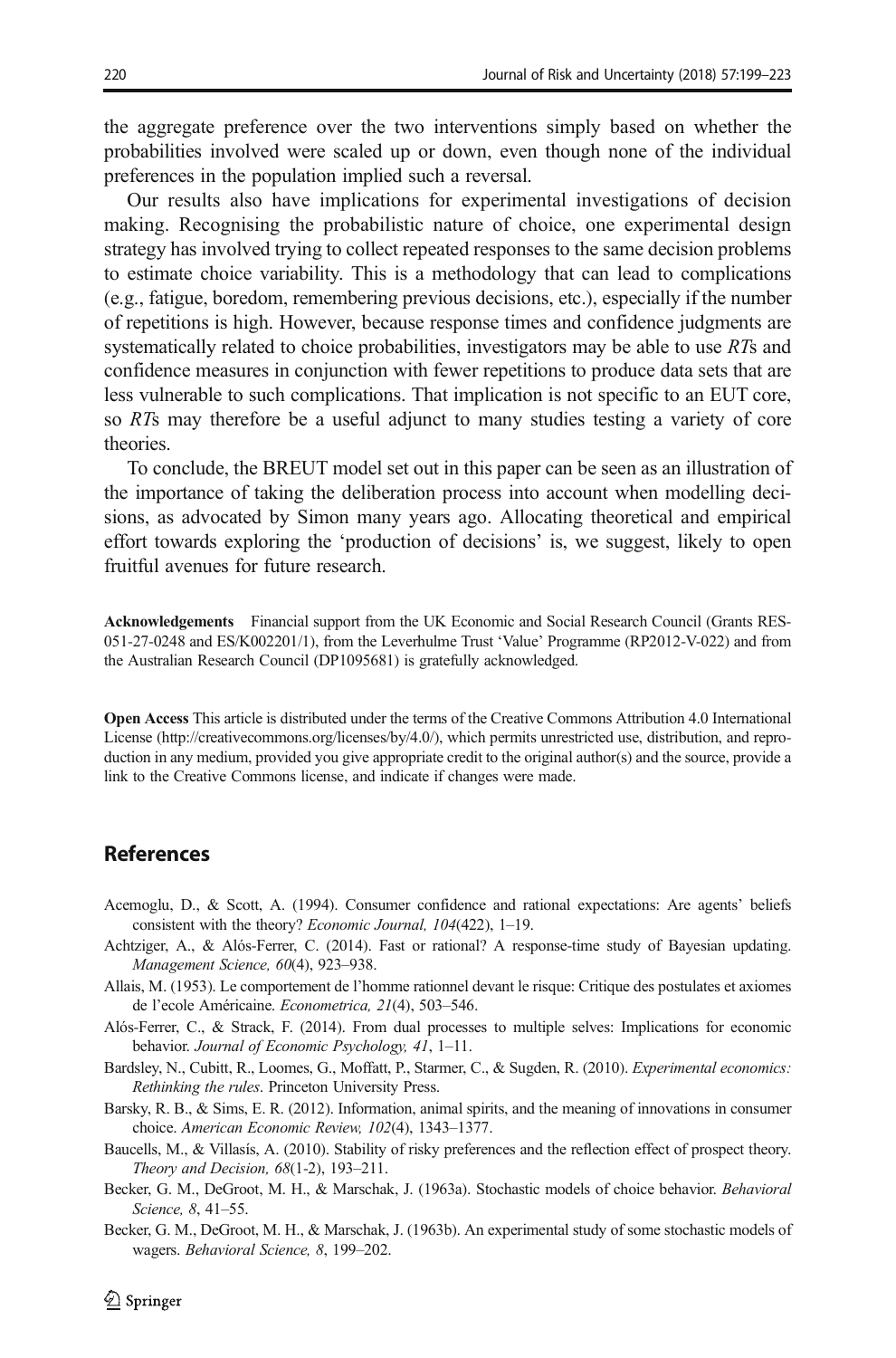- <span id="page-22-0"></span>Bernasconi, M. (1994). Nonlinear preferences and two-stage lotteries: Theories and evidence. Economic Journal, 104(422), 54–70.
- Binmore, K. (2009). Interpersonal comparison of utility. In D. Ross & H. Kincaid (Eds.), The Oxford handbook of philosophy of economics (pp. 540–559). New York: Oxford University Press.
- Birnbaum, M. H. (2004). Tests of rank-dependent utility and cumulative prospect theory in gambles represented by natural frequencies: Effects of format, event framing, and branch splitting. Organizational Behavior and Human Decision Processes, 95(1), 40–65.

Birnbaum, M. H. (2008). New paradoxes of risky decision making. Psychological Review, 115(2), 463–501.

- Birnbaum, M. H., & Jou, J. (1990). A theory of comparative response times and 'difference' judgments. Cognitive Psychology, 22(2), 184–210.
- Birnbaum, M. H., & Navarrete, J. B. (1998). Testing descriptive utility theories: Violations of stochastic dominance and cumulative independence. Journal of Risk and Uncertainty, 17(1), 49–79.
- Blavatskyy, P. R. (2006). Violations of betweenness or random errors? Economics Letters, 91(1), 34–38.
- Blavatskyy, P. R. (2007). Stochastic expected utility theory. Journal of Risk and Uncertainty, 34(3), 259–286.
- Blavatskyy, P. R. (2011). A model of probabilistic choice satisfying first-order stochastic dominance. Management Science, 57(3), 542–548.
- Brandstätter, E., Gigerenzer, G., & Hertwig, R. (2006). The priority heuristic: Making choices without tradeoffs. Psychological Review, 113(2), 409–432.
- Busemeyer, J. R., & Townsend, J. T. (1993). Decision field theory: A dynamic-cognitive approach to decision making in an uncertain environment. Psychological Review, 100(3), 432–459.
- Butler, D., & Loomes, G. (1988). Decision difficulty and imprecise preferences. Acta Psychologica, 68(1-3), 183–196.
- Butler, D., Isoni, A., Loomes, G., & Tsutsui, K. (2014a). Beyond choice: Investigating the sensitivity and validity of strength of preference measures. Experimental Economics, 17(4), 537–563.
- Butler, D., Isoni, A., Loomes, G., & Navarro-Martinez, D. (2014b). On the measurement of strength of preference in units of money. Economic Record, 90, 1–15.
- Cerreia-Vioglio, S., Dillenberger, D., & Ortoleva, P. (2015). Cautious expected utility and the certainty effect. Econometrica, 83(2), 693–728.
- Coombs, C., & Huang, L. (1976). Tests of the betweenness property of expected utility. Journal of Mathematical Psychology, 13(3), 323–337.
- Dominitz, J., & Manski, C. F. (2004). How should we measure consumer confidence? Journal of Economic Perspectives, 18(2), 51–66.
- Elster, J. (1987). The multiple self. Cambridge: Cambridge University Press.
- Fechner, G. T. (1860/1966). Elements of psychophisic. New York: Holt, Rinehart and Winston.
- Gigerenzer, G., & Selten, R. (2001). Bounded rationality: The adaptive toolbox. MIT Press.
- Gilboa, I., & Schmeidler, D. (1995). Case-based decision theory. Quarterly Journal of Economics, 110(3), 605–639.
- Gold, J. I., & Shadlen, M. N. (2007). The neural basis of decision making. Annual Review of Neuroscience, 30(1), 535–574.
- Griffin, D., & Tversky, A. (1992). The weighing of evidence and the determinants of confidence. Cognitive Psychology, 24(3), 411–435.
- Hammond, P. (1993). Interpersonal comparisons of utility: Why and how they are and should be made. In J. Elster & J. Roemer (Eds.), Interpersonal comparisons of well-being. London: Cambridge University Press.
- Hausmann, D., & Läge, D. (2008). Sequential evidence accumulation in decision making: The individual desired level of confidence can explain the extent of information acquisition. Judgment and Decision making, 3(3), 229–243.
- Hey, J. D., & Orme, C. (1994). Investigating generalizations of expected utility theory using experimental data. Econometrica, 62(6), 1291–1326.
- Humphrey, S. J. (1995). Regret aversion or event-splitting effects? More evidence under risk and uncertainty. Journal of Risk and Uncertainty, 11(3), 263–274.
- Jamieson, D. G., & Petrusic, W. M. (1977). Preference and time to choose. Organizational Behavior and Human Performance, 19(1), 56–67.
- Johnson, J. G., & Busemeyer, J. R. (2005). A dynamic, computational model of preference reversal phenomena. Psychological Review, 112(4), 841–861.
- Johnson, E. J., Häubl, G., & Keinan, A. (2007). Aspects of endowment: A query theory of value construction. Journal of Experimental Psychology: Learning, Memory, and Cognition, 33, 461–474.
- Kahneman, D., & Tversky, A. (1979). Prospect theory: An analysis of decision under risk. Econometrica, 47(2), 263–291.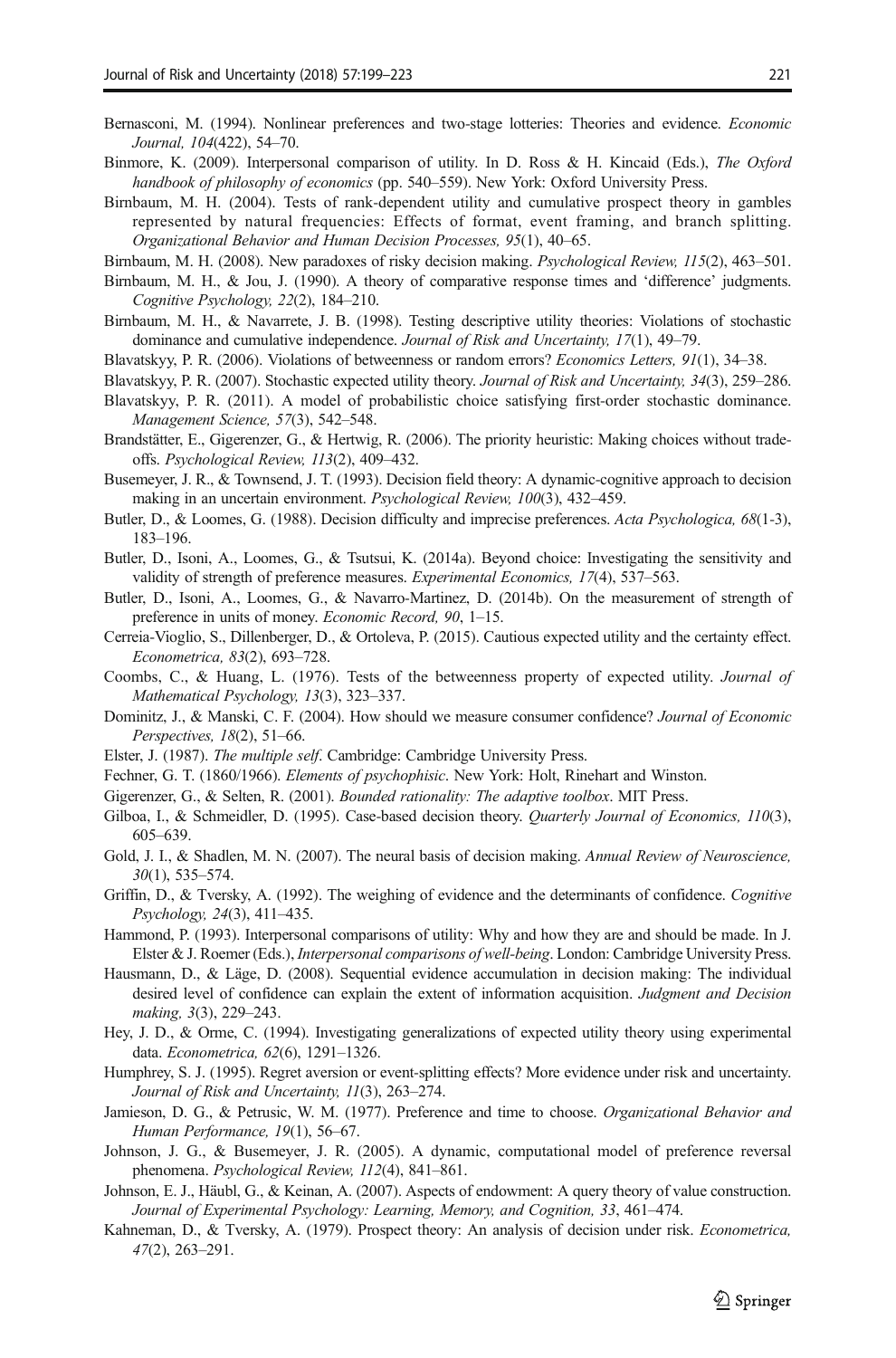- <span id="page-23-0"></span>Koehler, D. J. (1991). Explanation, imagination, and confidence in judgment. Psychological Bulletin, 110(3), 499–519.
- Koriat, A., Lichtenstein, S., & Fischhoff, B. (1980). Reasons for confidence. Journal of Experimental Psychology: Human Learning and Memory, 6(2), 107–118.
- Loomes, G., Moffatt, P. G., & Sugden, R. (2002). A microeconometric test of alternative theories of risky choice. Journal of Risk and Uncertainty, 24(2), 103–130.
- Luce, R. D. (1992). A theory of certainty equivalents for uncertain alternatives. Journal of Behavioral Decision Making, 5(3), 201–216.
- Luce, R. D., & Suppes, P. (1965). Preferences, utility, and subjective probability. In R. D. Luce et al. (Eds.), Handbook of mathematical psychology (Vol. 3). New York: John Wiley.
- Luce, R. D., Mellers, B., & Chang, S. J. (1993). Is choice the correct primitive? On using certainty equivalents and reference levels to predict choices among gambles. Journal of Risk and Uncertainty, 6(2), 115–143.
- Ludvigson, S. C. (2004). Consumer confidence and consumer spending. Journal of Economic Perspectives, 18(2), 29–50.
- Machina, M. (1982). "Expected utility" analysis without the independence axiom. Econometrica, 50(2), 277–323.
- Marschak, J. (1950). Rational behavior, uncertain prospects, and measurable utility. *Econometrica*, 18(2), 111–141.
- Moffatt, P. (2005). Stochastic choice and the allocation of cognitive effort. Experimental Economics, 8(4), 369–388.
- Moffatt, P., & Peters, S. (2001). Testing for the presence of a tremble in economic experiments. Experimental Economics, 4(3), 221–228.
- Mosteller, F., & Nogee, P. (1951). An experimental measurement of utility. Journal of Political Economy, 59(5), 371–404.
- Myers, J., Suydam, M., & Gambino, B. (1965). Contingent gains and losses in a risk-taking situation. *Journal* of Mathematical Psychology, 2(2), 363–370.
- Otter, T., Johnson, J., Rieskamp, J., Allenby, G. M., Brazell, J. D., Diedrich, A., Hutchinson, J. W., MacEachern, S., Ruan, S., & Townsend, J. (2008). Sequential sampling models of choice: Some recent advances. Marketing Letters, 19(3-4), 255–267.
- Payne, J. W., Bettman, J. R., & Johnson, E. J. (1993). The adaptive decision maker. Cambridge: Cambridge University Press.
- Petrusic, W. M., & Jamieson, D. G. (1978). Relation between probability of preferential choice and time to choose changes with practice. Journal of Experimental Psychology: Human Perception and Performance, 4, 471–482.
- Pleskac, T. J., & Busemeyer, J. R. (2010). Two-stage dynamic signal detection: A theory of choice, decision time, and confidence. Psychological Review, 117(3), 864–901.
- Ratcliff, R., & Smith, P. L. (2004). A comparison of sequential sampling models for two-choice reaction time. Psychological Review, 111(2), 333–367.
- Rieskamp, J., Busemeyer, J., & Mellers, B. (2006). Extending the bounds of rationality: Evidence and theories of preferential choice. Journal of Economic Literature, 44(3), 631–661.
- Rubinstein, A. (1988). Similarity and decision making under risk: Is there a utility theory resolution to the Allais paradox? Journal of Economic Theory, 46(1), 145–153.
- Rubinstein, A. (2007). Instinctive and cognitive reasoning: A study of response times. The Economic Journal, 117(523), 1243–1259.
- Rubinstein, A. (2013). Response time and decision making: An experimental study. Judgment and Decision Making, 8(5), 540–551.
- Shiryaev, A. N. (1978). Optimal stopping rules. Berlin Heidelberg: Springer-Verlag.
- Sieck, W., & Yates, J. F. (1997). Exposition effects on decision making: Choice and confidence in choice. Organizational Behavior and Human Decision Processes, 70(3), 207–219.
- Simon, H. A. (1978). Rationality as process and as product of thought. American Economic Review, Papers and Proceedings,  $68(2)$ , 1–16.
- Spiliopoulos, L., & Ortmann, A. (2016). The BCD of response time analysis in experimental economics. Available at SSRN: [http://ssrn.com/abstract=2401325.](http://ssrn.com/abstract=2401325)
- Starmer, C. (2000). Developments in non-expected utility theory: The hunt for a descriptive theory of choice under risk. Journal of Economic Literature, 38(2), 332–382.
- Starmer, C., & Sugden, R. (1993). Testing for juxtaposition and event-splitting effects. Journal of Risk and Uncertainty, 6(3), 235–254.
- Stewart, N., Chater, N., & Brown, G. D. A. (2006). Decision by sampling. Cognitive Psychology, 53(1), 1–26.
- Stewart, N., Reimers, S., & Harris, A. J. L. (2015). On the origin of utility, weighting, and discounting functions: How they get their shapes and how to change their shapes. Management Science, 61(3), 687–705.